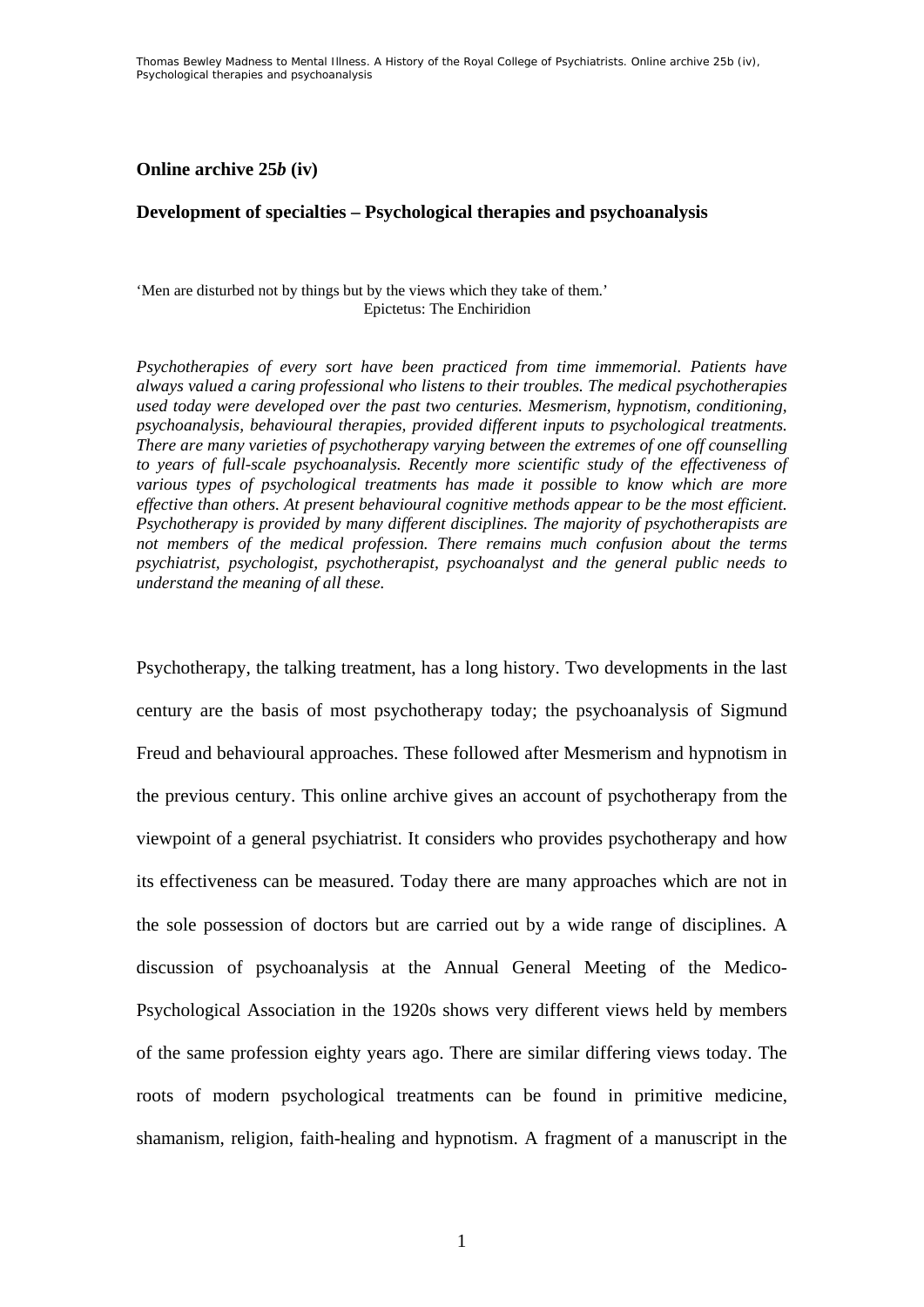Library of Trinity College Dublin described a man called Antiphon who in the year 400 BC was said to have rented a room near the centre of Corinth, and to have announced that he was able to cure cases of acute mental distress by enquiring about the causes of the disorder and by talking encouragingly to the patients. Such 'talking cures' existed in antiquity and were practised by many different groups.

Psychotherapies are practised by psychologists, nurses and many others. The term 'counsellor' can refer to people with almost any training or no training at all. There remains much confusion between the meanings of the terms psychotherapist, psychologist, psychiatrist and psychoanalyst. There remains uncertainty about the theories underlying various types of psychotherapy and its practice and training each requires. Psychotherapy can be a nebulous term with widely differing connotations and some controversy over its value continues. Many psychotherapy schools, each with its own theories on psychopathology and a particular set of techniques, compete with one another. There can also be difficulty in arriving at an acceptable definition of psychotherapy itself. The term is loosely used to mean helping, treating, advising, guiding, reassuring, educating and even influencing. Contemporary definitions lay particular emphasis on the general relief of suffering through psychological means by a trained professional. This involves the setting up of a relationship between therapist and patient and primarily employs the use of words.

Features which appear common to all forms of psychotherapy include: a confiding relationship, which occurs in a healing setting. This is founded on some rationale of therapy and involves a therapeutic procedure. At one time there were limitations on the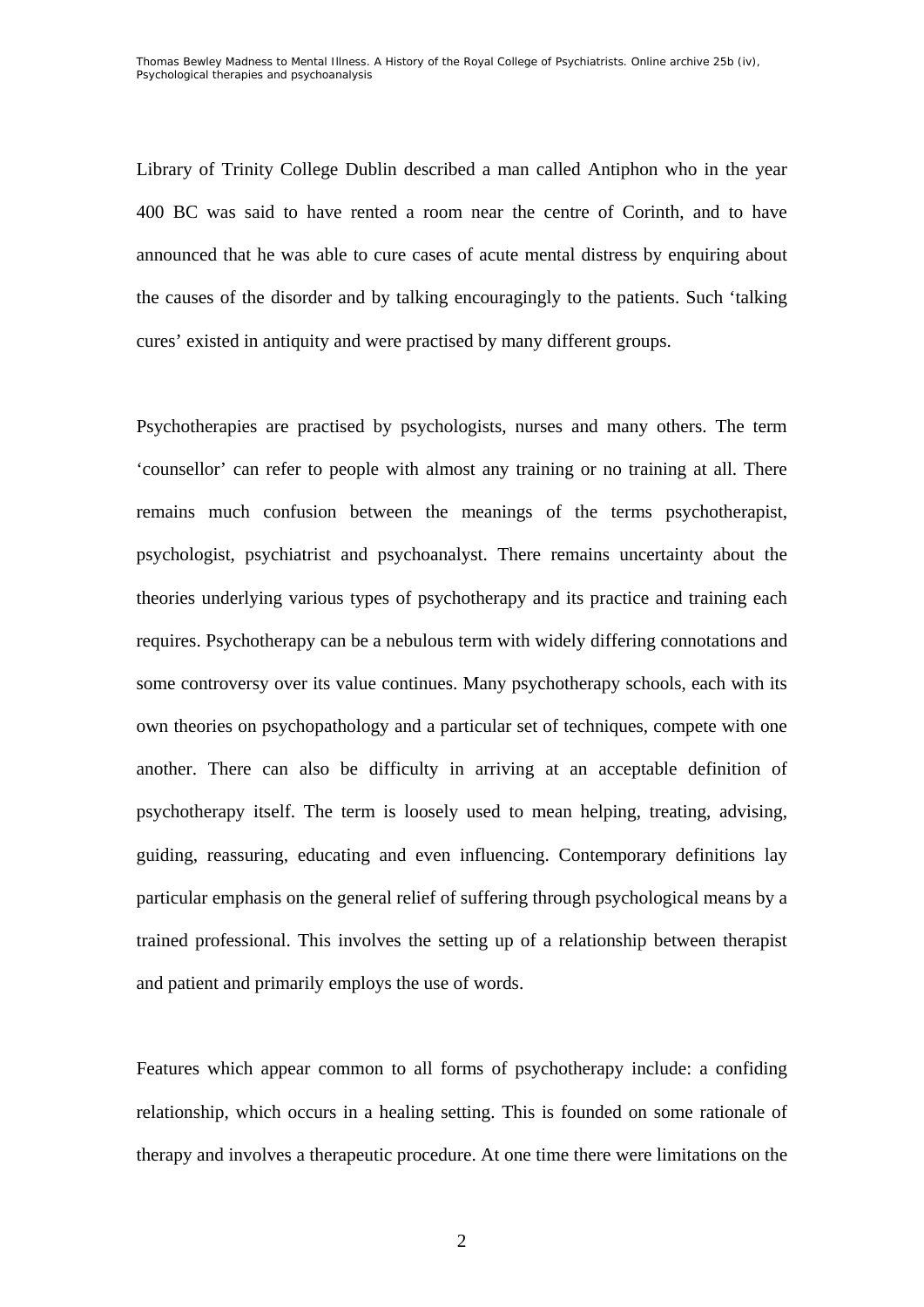types of patient who were thought to be suitable for some types of psychotherapy and it was once suggested that candidates for psychotherapy should show: no evidence of serious physical or psychotic illness; no serious drug addiction, no sexual deviation or sociopathic disorder; no discernible and lasting problems in personal relationships; no evidence suggesting the need for hospital admission; and at least average intelligence and active motivation and finances for treatment. This would exclude practically everybody apart from the worried well in the USA and is not the case in National Health Service (NHS) psychotherapy today, where there has been increasing emphasis on cognitive behavioural psychotherapy as part of the treatment plan for psychoses. As well as this psychotherapy can be used to help cancer patients, those with learning disability, eating disorders and addiction.

Different theoretical approaches to psychotherapy can include cognitive, behavioural systemic and dynamic. Treatment may involve crisis intervention, supportive psychotherapy for chronically disabled psychiatric patients, family therapy, brief focussed psychotherapy, long-term individual psychotherapy (for example psychoanalysis) and group psychotherapy. The quintessence of psychotherapy in general is an interpersonal process in which a therapist helps a person with problems to function more satisfactorily. More than one therapist and more than one patient may be involved at the same time. Common to all psychotherapy however is a relationship which is emotionally charged and confidential and in which both therapist and patient agree on a rationale to serve as an explanation of the patient's problems and of the methods to deal with them.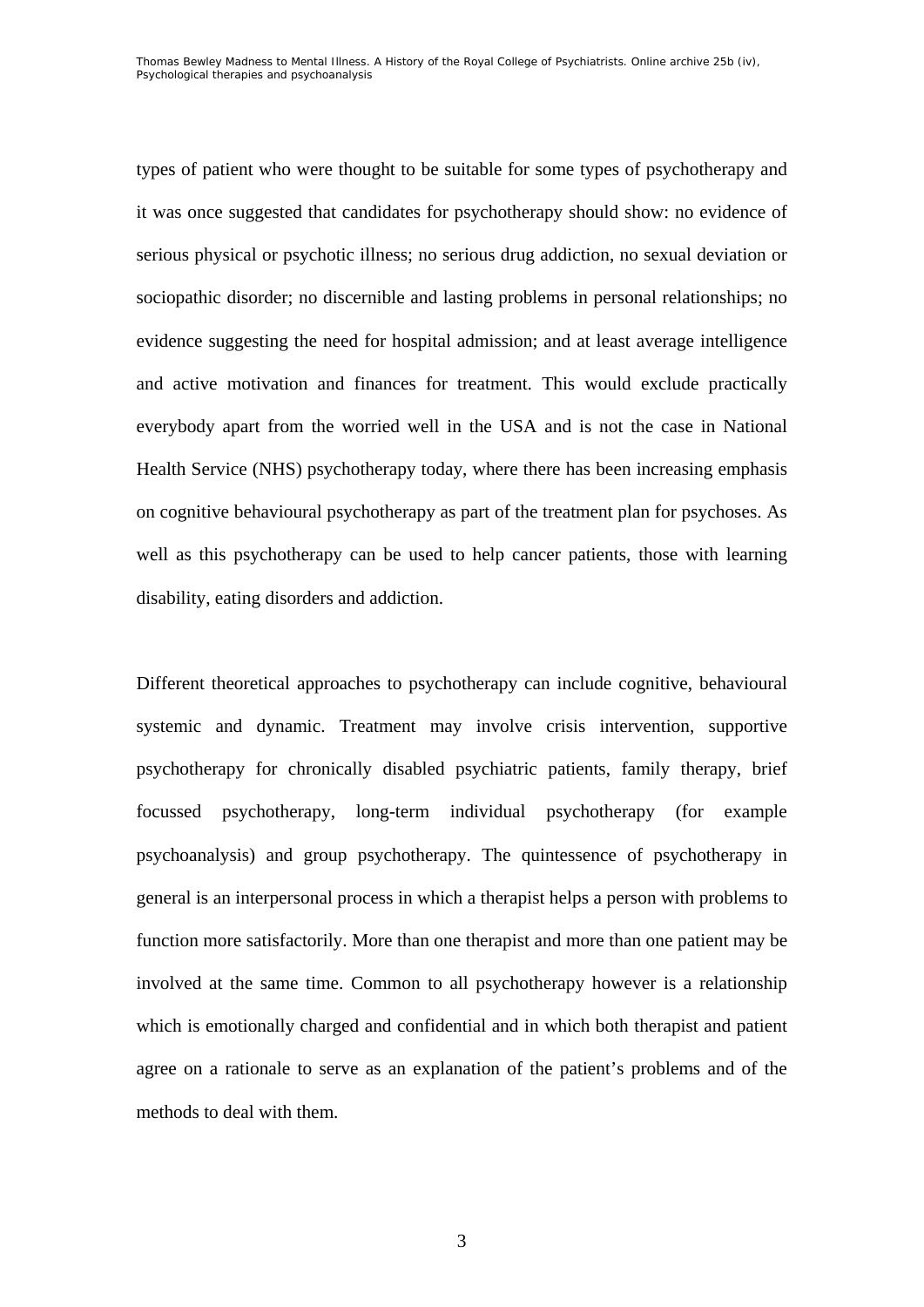The types of human misery or malfunctioning that have been treated by psychotherapy range from gross behavioural deficits to tension headaches or general feelings of dissatisfaction with life. They have common features that justify grouping them together. All are characterised by distress in the afflicted person caused by failure to cope with some aspect of living. At one extreme the failure may be produced by overwhelming stress, as in reactions to disaster which cover the gamut of psychopathological manifestations. At the other extreme, some people sag under ordinary life experiences. Psychotherapies cannot be understood apart from the cultures in which they function. Attitudes and values of the groups to which patients and therapists belong as well as those of the larger society influence who comes to treatment, in what circumstances, who is entitled to conduct psychotherapy, and the nature of its goals. When it is a culturally approved institution it can offer status and other rewards for its practitioners.

# **THE HISTORICAL ROOTS OF PRESENT DAY PSYCHOTHERAPIES**

#### **ANIMAL MAGNETISM**

Miraculous cures attributed to supranormal interventions have been found in most civilisations and continue today and 'animal magnetism' played a role intermediate between magic treatments and psychological therapies. The studies which it provoked paved the way for the analyses of pathological psychology and gave a particular direction to part of the science of psychology. Friedrich (Franz) Anton Mesmer, 1734– 1815, gave his name to the doctrine which was at first known as 'Mesmerism', and he is considered its founder. Mesmer, who had studied medicine at Vienna, but is generally thought of as a charlatan, claimed to be able to cure many diseases by means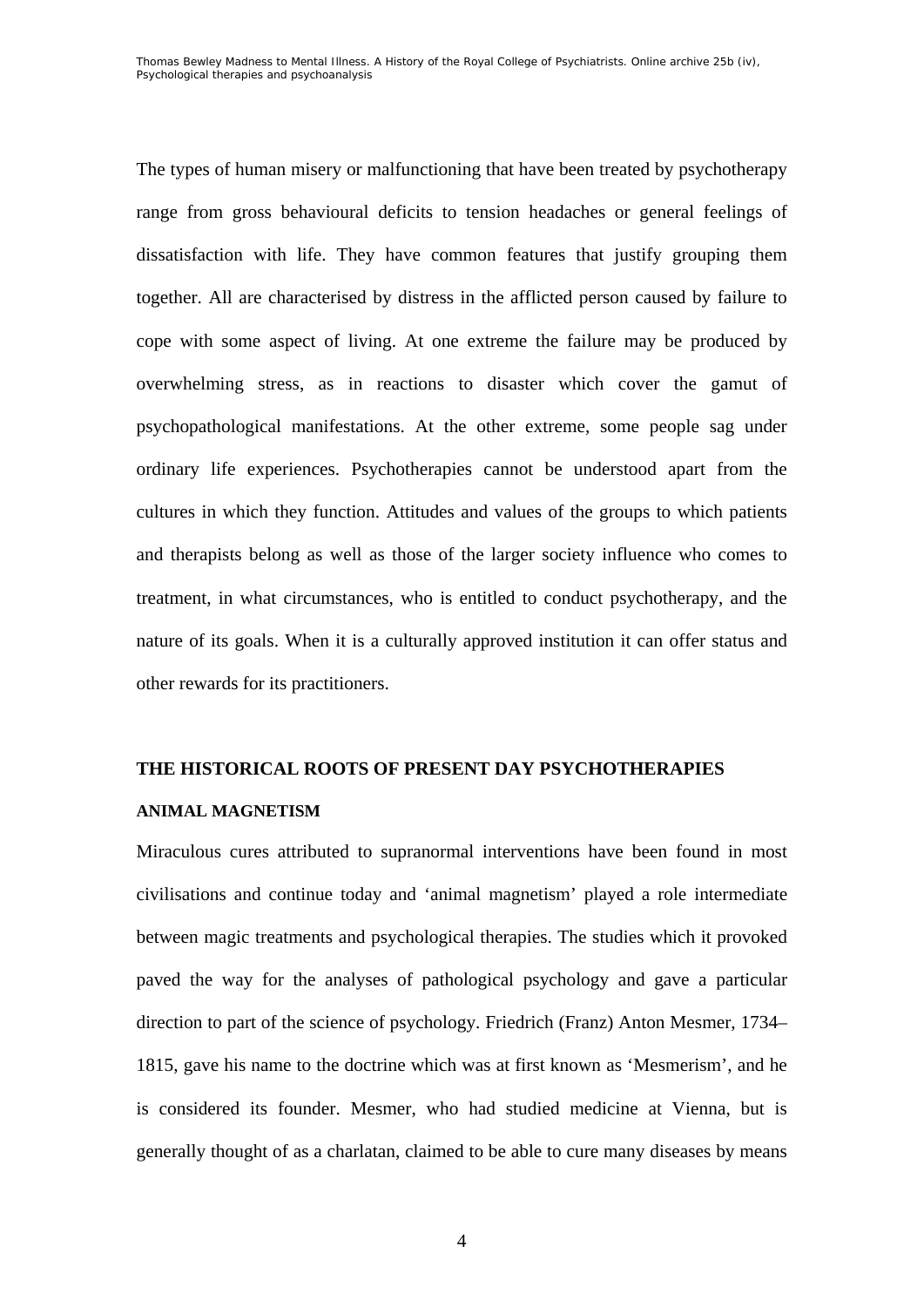of his 'animal magnetism'. (Initially he stroked bodies with magnets but, having observed a priest who affected cures by manipulation alone, abandoned the use of magnets and supposed that some kind of occult force resided in himself by which he could influence others.) He spoke of strange powers then very little understood: forces of 'magnetism', of 'electricity', of 'nervous forces': 'Planetary influence,' he said, 'exerts itself on the human body by means of a universal fluid in which all bodies are immersed.' Sickness was only an aberration in the harmonious distribution of these fluids; its treatment consisted in re-establishing this harmony by an application of the 'magnetism' that emanates from a living being.

The second period of animal magnetism began when the persons being 'magnetized' apparently went peacefully to sleep and entered into a curious state when they could move and speak and perform without effort whatever was suggested. They did not retain any memory of all this after waking. This state was called somnambulism by analogy to those natural somnambulisms (sleep walking) of which many examples were known. This led to the development of what we now know as 'hypnotism'. It involved bringing about in a person a profound and distinct psychological change and the subsequent restoration of the person in question to his normal state without difficulty. This change was produced without the use of any drugs. There was then study of people who were hypnotised in the search for possible ways to transform mental states, which included study of the parts played by emotion, attention, and fatigue. The movements and acts that a word could evoke in somnambulists and the hallucination that it could produce were studied in detail, including suggestions whose execution was delayed. Towards 1840 animal magnetism had a period of development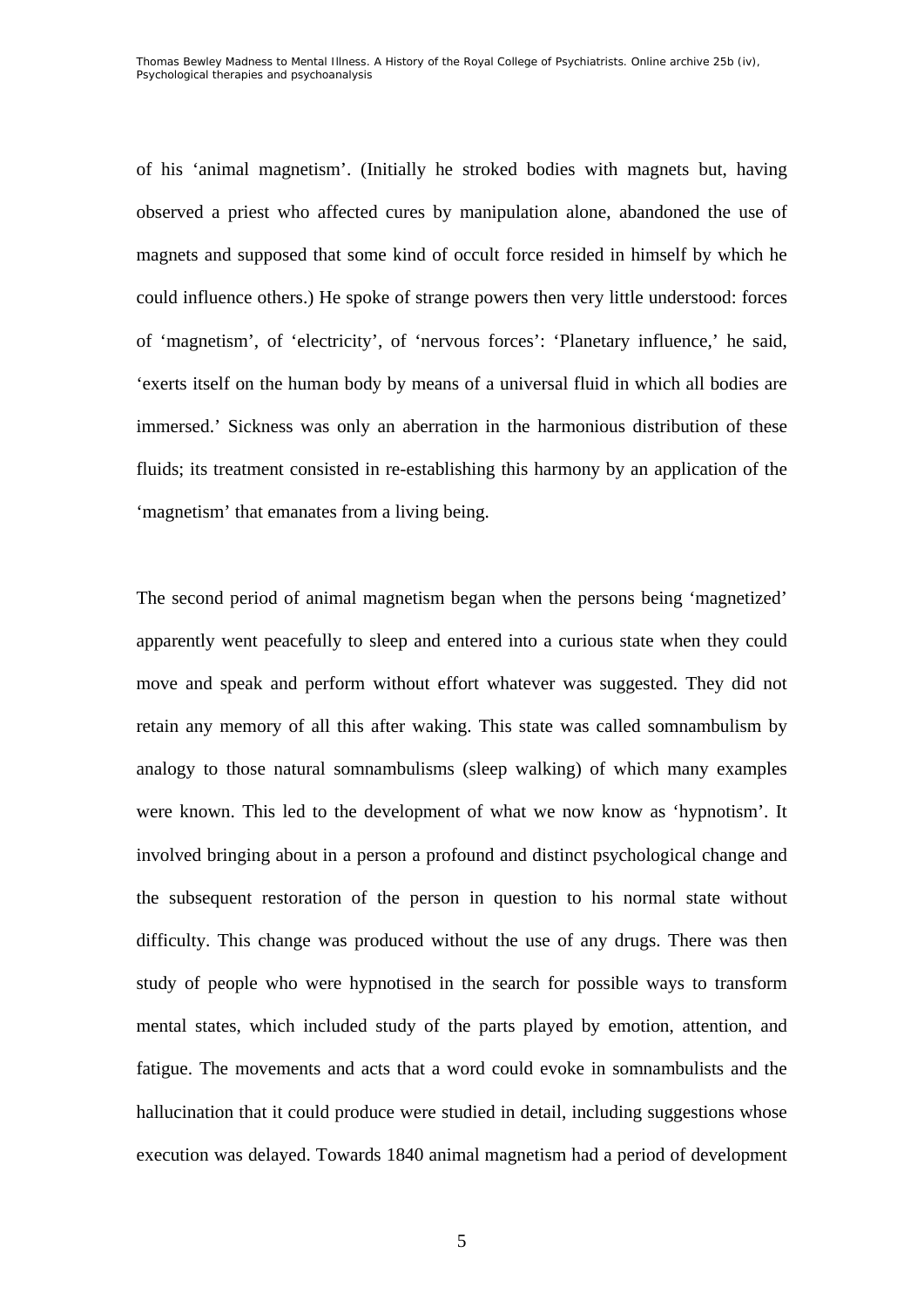and of success that should not be forgotten in order to appreciate other later movements of like enthusiasm.

#### **HYPNOTISM**

Hypnotism was a psychological method of treatment that has been widely used. The term referred to the condition of trance could be induced in many normal persons. Such a state could be deliberately induced by others, through their own efforts, or spontaneously, often under the influence of some special emotional excitement. Braid, a Manchester surgeon had observed mesmerism and became convinced that the phenomena elicited were subjective in origin and introduced the term 'hypnotism' in place of 'mesmerism' laying the foundations for its study. His view was that it was a state brought about by suggestion. Hypnotism was used in surgery for a time, to alleviate pain, before the discovery and development of anaesthetics. Charcot, a French neurologist, revived the study of hypnotism and noted that many of the phenomena that could be brought about by hypnosis (paralyses, contractures, anaesthesias, blindness etc.) were identical with spontaneous symptoms of a particular disorder, 'hysteria'. Charcot inferred that hypnosis was an artificially created hysteria, a conclusion which, though generally abandoned by psychopathologists, might have had some truth in it. The essence of the hypnotic state appeared to depend on the existence of a peculiar rapport between the subject and the hypnotist, which could be an emotional relationship of intense concentration.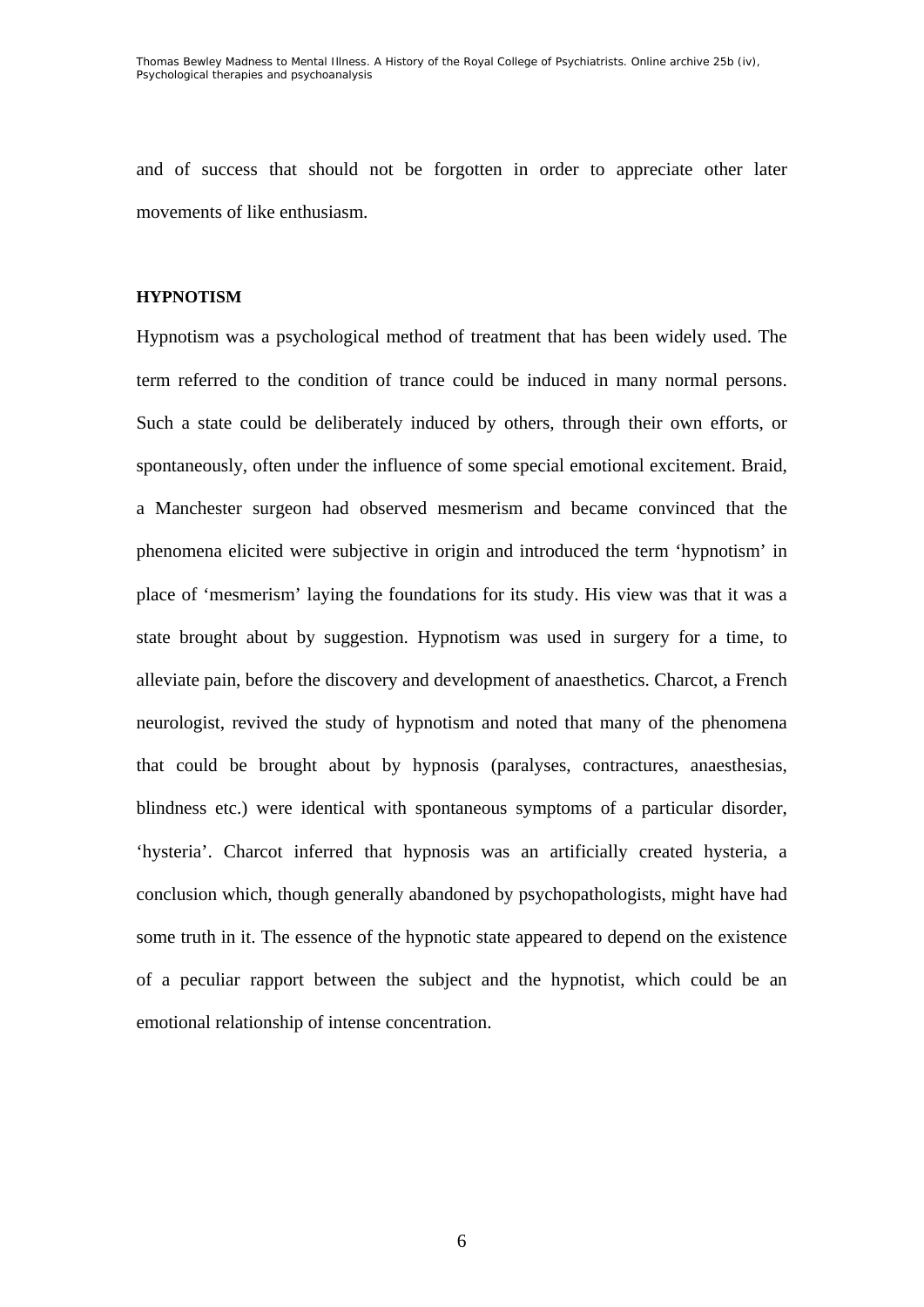#### **AUTO SUGGESTION AND PERSUASION**

Another example of an early psychotherapeutic technique had been introduced to medicine by a French psychotherapist (Emile Coué) in the early twentieth century. He had studied hypnotism but his system dealt principally with the power of imagination as opposed to that of the will. He claimed that by means of auto suggestion ideas which tended to cause illness could be eliminated by the will. His system was applied to both physical and mental illnesses. He emphasised that he was not primarily a healer but one who taught others to heal themselves. He believed that all suggestion was of this type and that a second individual was not necessary, although emotional forces, directly or indirectly, between two persons would probably be involved in most cases. Persuasion was the method in which a patient took an active role in modifying his mental state. The patient's reason was appealed to and from the explanations given him he was led to see there was no logical basis for his symptoms. The good results he reported may have been due to the fact that some illnesses were self limiting or ran cyclical courses. There is also a 'placebo response' the phenomenon that when comparing a treatment blindly against an inert non-treatment many patients (sometimes 50%) who do not receive the active treatment, get better anyway. All that remains of Couéism today is his formula 'Every day and in every way I am becoming better and better'. Couéism had some features in common with cognitive behaviour therapy. As hypnosis was a forerunner of analytic therapy Coué's positive thinking with emphasis on reason and on the patient's 'self-talk' can be seen as an early unsophisticated form of cognitive therapy.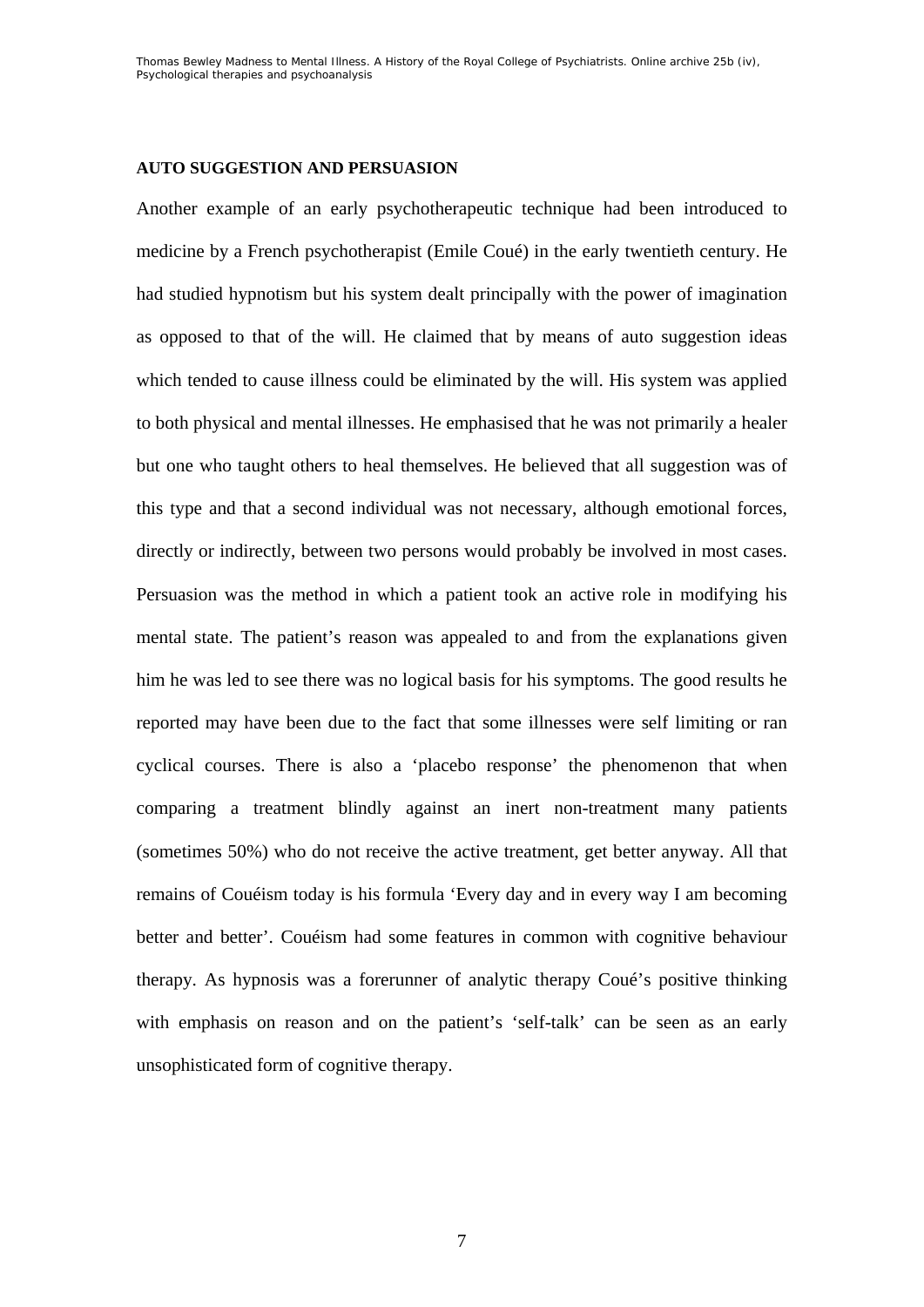#### **ANIMAL STUDIES, PAVLOV AND CONDITIONED REFLEXES**

During the first decade of the 20th century C. Lloyd Morgan, a British psychologist, was the founder of a school of animal psychology breaking away from the traditional interpretations of animal behaviour. He first emphasised the necessity of tracing all the steps in any act before its interpretation became possible, noting the trial and error nature of all animal learning. Work started by animal psychologists and the concepts they used led to the development of behavioural studies in humans. This led eventually to behavioural methods of psychological treatment. Ivan Pavlov, a psychologist who was awarded a Nobel Prize in 1904, elucidated what he called conditioned reflexes, the finding that a new stimulus could be substituted by repeated pairings for one originally effective in bringing about a specific reaction. Pavlovian conditioning linked stimuli to naturally occurring physiological responses. The study of conditioned reflexes was extended to studies in humans, and influenced the early behaviourists.

#### **BEHAVIOURISM**

Psychologists observed behaviour like the phenomena of all other natural sciences. They did experiments with perception and sensation but ignored the cerebral aspects, for example when they found that animals could distinguish different coloured lights or different shapes. In their objective studies of man early behaviourists discounted anything they could call consciousness, sensation, perception, imagery or will. They reached a conclusion that all such terms could be dropped out of the description of man's activity. All behaviourist observations could apparently be presented in the form of stimulus and response. John B. Watson in the USA developed these studies which were forerunners of various behavioural psychotherapies today. An organism was seen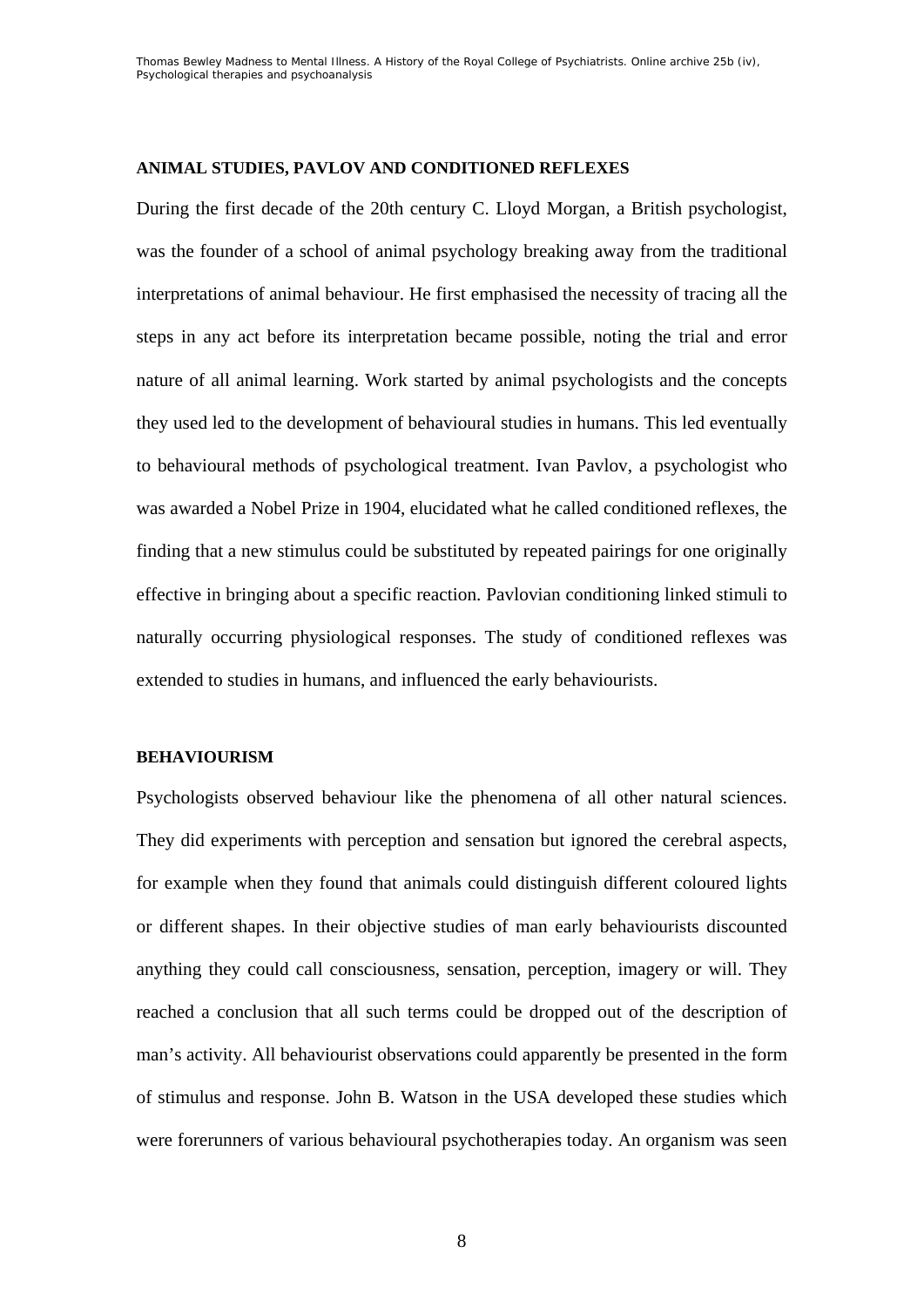to 'respond' to conditions (stimuli) set by the outer environment and inner biological processes. Behaviourism aimed to make a fresh start, breaking both with current theories and with traditional concepts and terminology. The aim was to discard introspection so that psychology might become a more purely objective, experimental branch of natural science.

Some psychologists studying human beings began to make a complete record of all data, such as environment, education, physical condition and intellectual attainments, of each individual. This became an attempt to organise all methods of psychology in a comprehensive survey of the individual. Behaviourism in an extreme form would exclude everything which could not be stated in the terms of organic response referring to nerves, muscles and glands. Some psychologists were concerned with defining what the mind was: the others considered only what it did.

#### **PSYCHODYNAMIC SCHOOLS OF PSYCHOTHERAPY: PSYCHOANALYSIS**

 Psychodynamic methods of psychotherapy are variations of the psychoanalytical system of treatment evolved by Sigmund Freud. He produced a set of theories about human behaviour, both normal and abnormal, including psychic determinism, early determinants of personality and behaviour and the structure of the mind. His theories underwent numerous revisions over the course of his life. Freud, who initially used hypnosis as a treatment found that his investigations had led him to the conclusion that the nature of the hypnotic rapport was a particular kind of erotic relationship of which the subject was quite unaware and that this was due to a reanimation in the subject's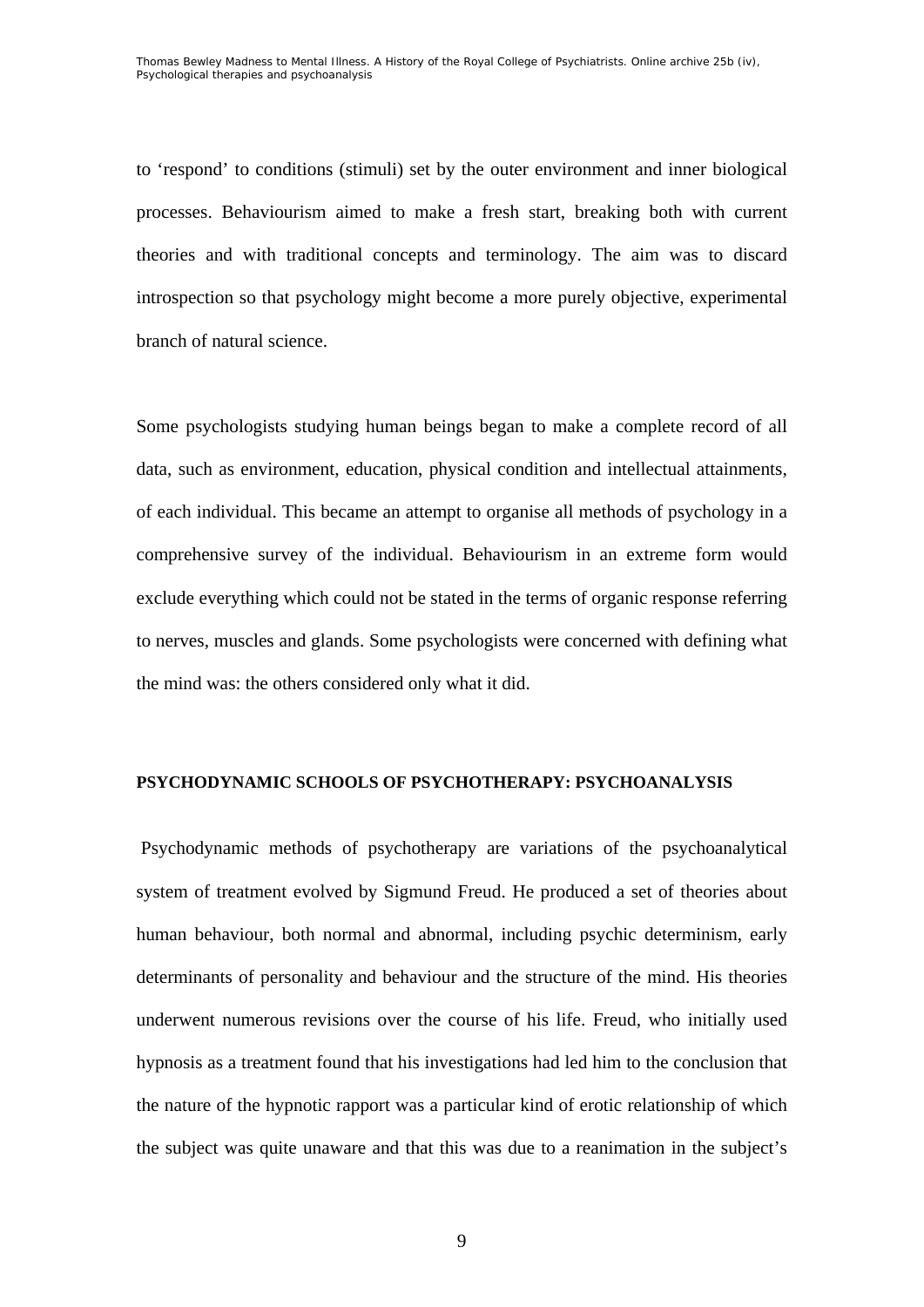'unconscious mind' of an infantile dependence on the parents. Psychoanalytic psychotherapy involved the patient's disclosure of whatever entered his mind ('free association'), the transference of infantile and childlike feelings and attitudes to the therapist and the development of a 'transference neurosis'. Freud interpreted this with the aim of insight with changes in behaviour and personality.

A further stage in the development of medical psychology was experimental work in the 1880's. Pierre Janet, a French psychologist and Director of the Psychological Laboratory at la Salpétrière, had demonstrated the presence of mental processes, which he called 'subconscious' of which the subject was unaware. He described a large number of hysterical symptoms in terms of mental dissociations and the nature and origin of these, with the belief that the condition was favoured by such factors as fatigue, shock, distress, or grief. At the end of his account of 'Animal magnetism' Janet wrote:

'Psychoanalysis is to-day the last incarnation of those practices at once magical and psychological that characterised magnetism. It maintains the same characteristics, the use of imagination and the lack of criticism, the vaulting ambition, the contagious fascination, the struggle against orthodox science. It is probable that it will also meet with undeserved appreciation and decline; but, like magnetism and hypnotism, it will have played a great rôle and will have given a useful impulse to the study of psychology.'

#### **DEVELOPMENTS IN PSYCHOANALYSIS**

'Psychoanalysis' developed from studying patients with the milder neuroses (obsessions, phobias and hysterical symptoms as well as disorders of character and sexual inhibitions or abnormalities). An attempt to explain these symptoms was made using Freud's theories which suggested they originated through the energy of a mental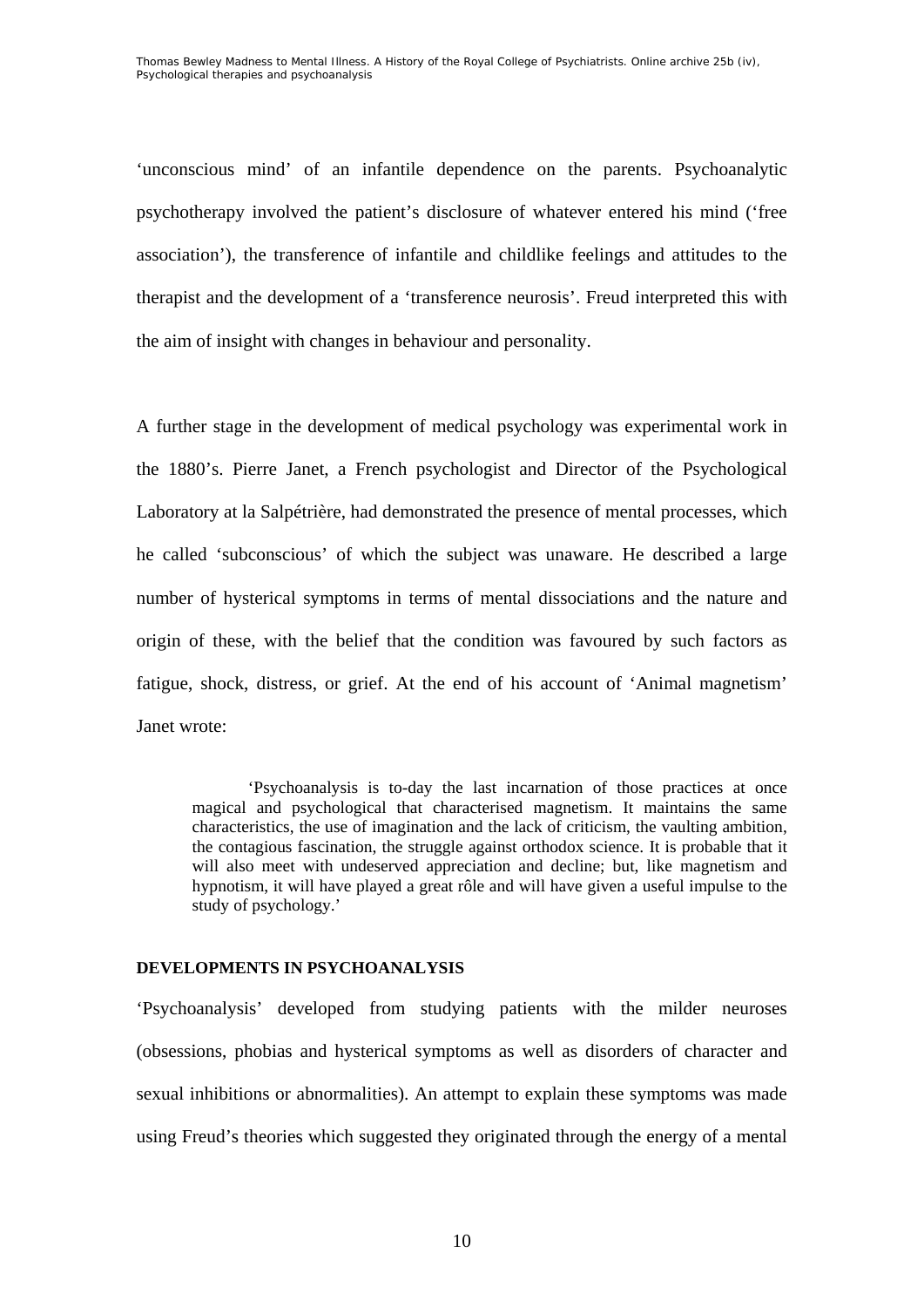process being withheld from conscious influence and being directed into a bodily symptom (conversion). An hysterical symptom would be a substitute for an omitted mental act and an unconscious recollection of a previous experience. This theory initially led to good results in treatment being reported but it was found they were not permanent and Freud's theory was further developed that the improvements observed depended on the personal relation between the patient and the physician. For many years the data on which psychoanalytic theory rested came from the psychoanalysts' consulting rooms, where patients in conflict told their life stories to their analysts. Little provision could be made in that setting for experimental manipulation, for independent observation, or for testing the generality of the formulations.

The term psychoanalysis later came to have two meanings: the science of unconscious mental processes (or depth psychology) and a particular method of treating nervous disorders. A further development in psychoanalytic theory was the view that in order to become a psychoanalyst it was necessary, as part of the training, to have been psychoanalysed. This led to criticisms that those learning the technique were influenced into holding a set of similar beliefs. The psychoanalytic movement developed in the first three decades of the twentieth century with many changes in theory developed by Freud himself and further changes produced by his followers. Some of these remained as Freudian psychoanalysts but others such as Carl Jung and Alfred Adler developed their own doctrines.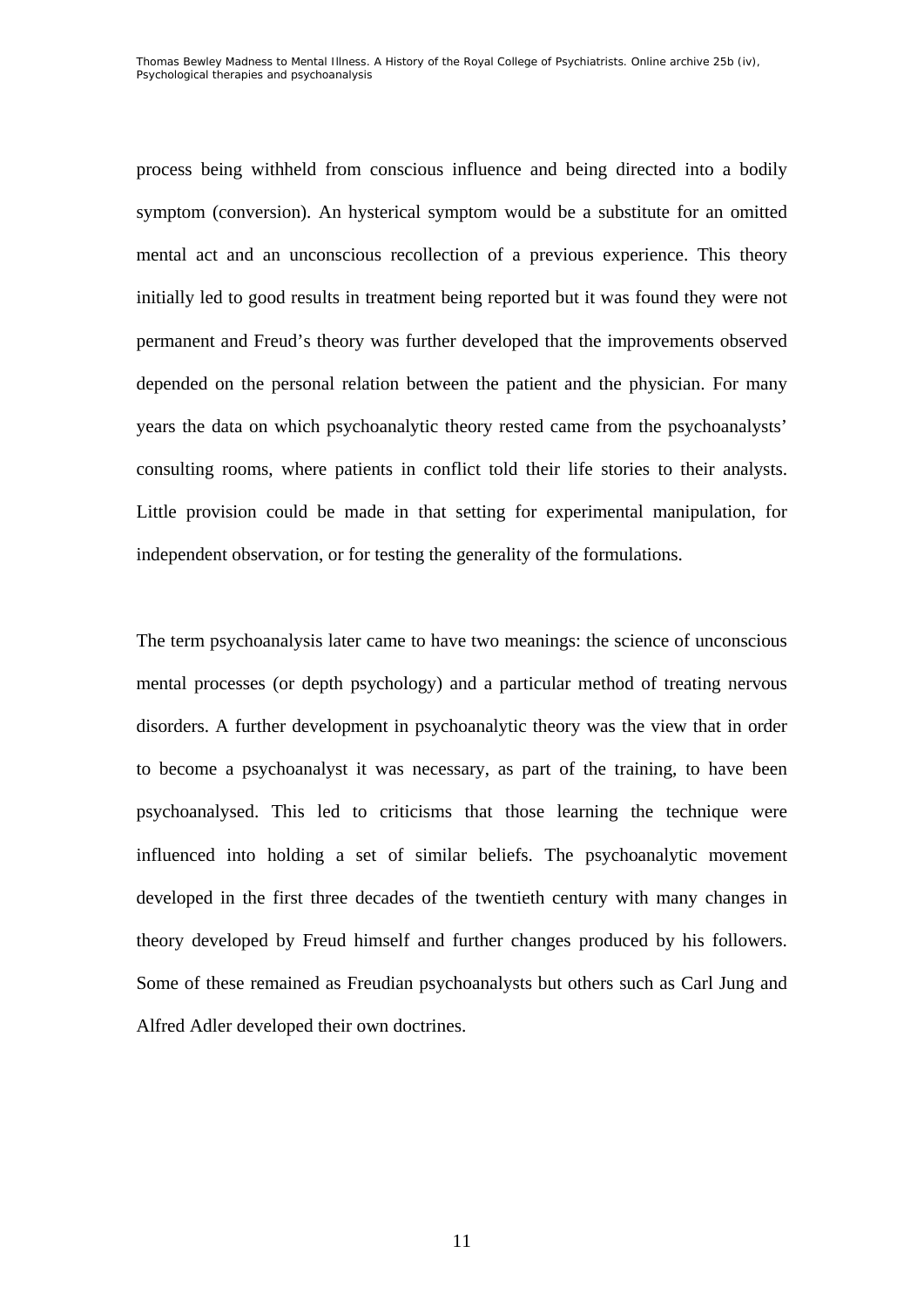#### **JUNG AND ADLER**

The main developments in Jung's theory, which he preferred to call 'Analytical Psychology' were his distinction of four primary functions of mind (thinking, feeling, sensation, intuition) and classification of people as introverted or extroverted. He drew attention to a possibility of cooperation between the 'conscious' and 'unconscious' mind, the latter being for him that part of the mind which was undeveloped, rather than repressed and included both a personal factor and a collective factor or disposition inherited from ancestors (the Collective Unconscious).

Alfred Adler was another psychiatrist who joined the psychoanalytic movement of Freud but withdrew from it to found his own school when he believed that Freud overemphasised the sexual motives of human thought and behaviour and underestimated people's striving for superiority and power. His doctrines were sometimes called 'Individual Psychology'.

# **LATER DEVELOPMENT IN PSYCHOANALYTIC AND PSYCHODYNAMIC PSYCHOTHERAPIES**

After the First World War there were marked advances in the development of psychoanalysis. During the War concern for psychiatric casualties, often described as 'shell shock' had led to treatment of soldiers using some psychoanalytical concepts. Psychoanalysis nevertheless remained a controversial treatment. Members of the Medico-Psychological Association held widely differing views of it as is shown in an

12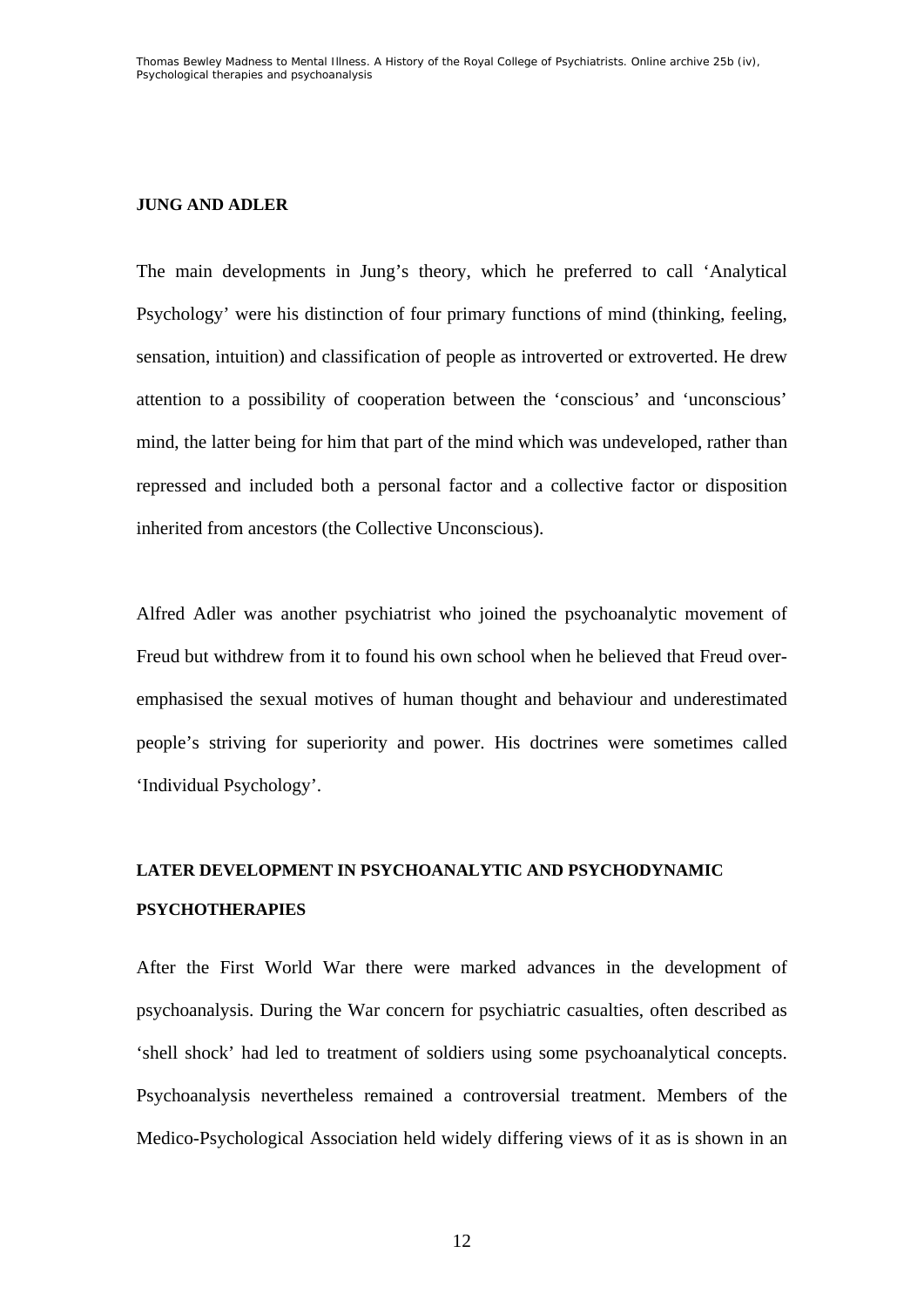Annexe to this chapter. Psychoanalysis expanded steadily in many countries gaining many enthusiastic adherents but also much suspicion and hostility from the psychiatric establishment. The psychoanalysts remained isolated in close-knit groups with their own teaching systems independent of the official medical curriculum. (The Tavistock Clinic was the major centre in the UK) They had different outcome criteria, insight being the most important. The use of their therapeutic technique was generally restricted to a small number of mostly neurotic patients seen in out-patient clinics or, more often, in private practice.

There was an emigration of German and Austrian psychoanalysts to the USA after 1933. Psychoanalysis had been condemned by the Nazi regime and Jewish books including Freud's had been publicly burned. In the USA the role of psychogenic factors and the study of intra psychic factors led to many variations from Freud's orthodoxy. There was less concern for his traditional clinical approach. The disorders of hospitalised psychotic patients could be interpreted according to psychoanalytical theory, but treatment was mostly reserved for out-patient neurotic private patients. In public opinion in the USA and to a certain extent in general medical opinion also, psychiatry was assumed to be a science based on the theories of Freud, which could give insights into all aspects of human behaviour.

In Britain the key post-war developments were the split between Anna Freud and Melanie Klein. Anna Freud's work was more in the classical Freudian tradition. Klein was very influential. She introduced object relations theory which became the dominant model in psychoanalysis. Therapists use the concepts of splitting and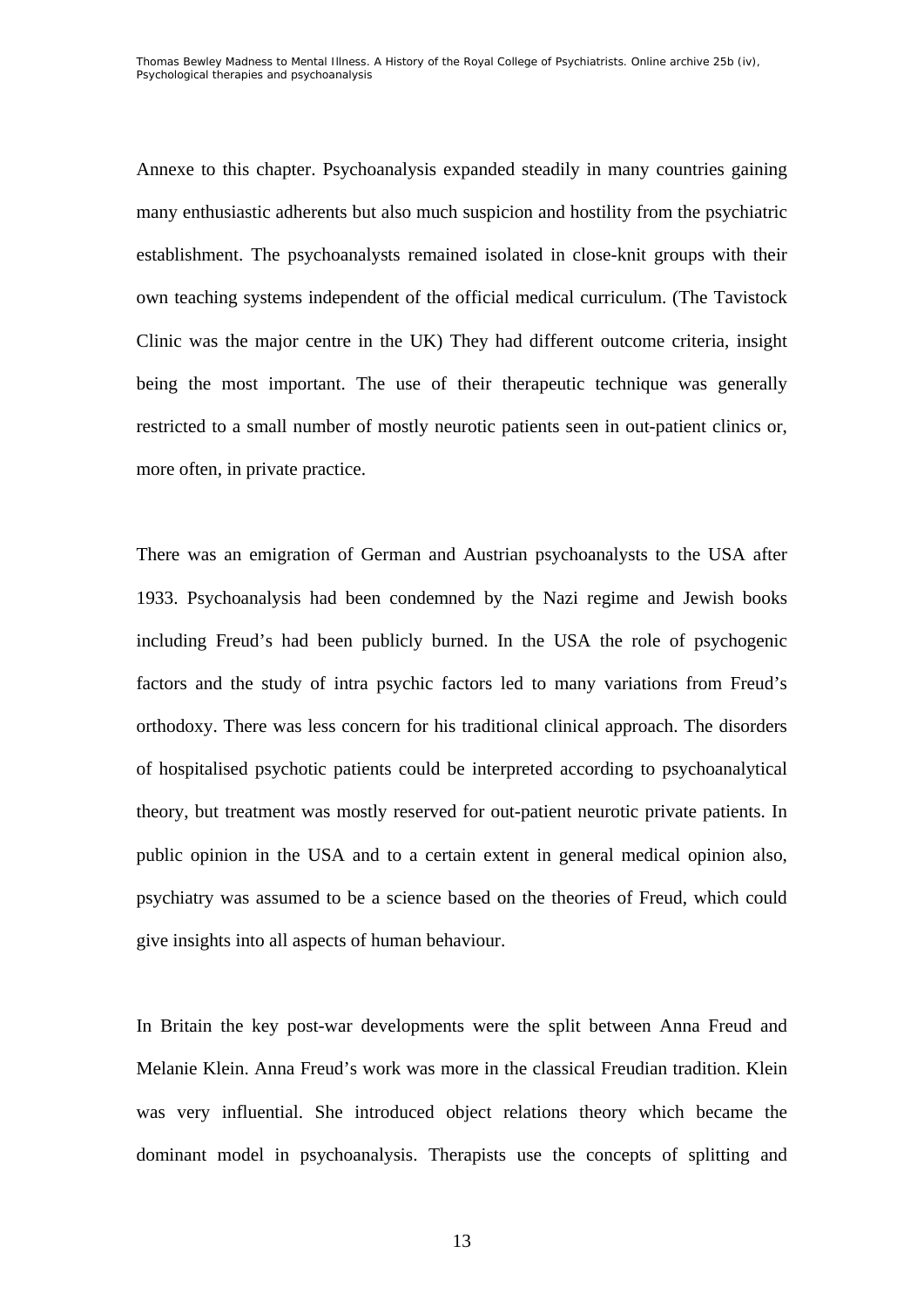projective identification which have proved helpful in understanding patients with personality disorders. Winnicott, Fairbairn and Guntrip further developed these ideas which are known as the British Object Relations School. The influence on current psychotherapy practice is seen in the use of the therapist's countertransference as a major source of information about the patient's psychopathology and an emphasis on the therapeutic relationship as the vehicle for change in therapy. There were other developments such as Murray Jackson's use of psychoanalytical ideas with psychotic in-patients and Malan who pioneered brief dynamic therapy. Although psychoanalysts started with the treatment of neuroses they now treat a wider range of problems such as personality disorder. A. Ryle has developed a cognitive analytic therapy which is a 16 week structured therapy and brings aspects of psychoanalytic and cognitive behavioural theories specifically to treat Health Service patients in a cost effective way.

#### **FREUD'S LEGACY**

Present day psychotherapy owes much to Sigmund Freud's achievements. He influenced thinking in the Twentieth Century. There is little doubt of his genius, but there is uncertainty as to its content. When he died in 1940 Auden wrote: 'Freud is no more a person now but a whole climate of opinion' (*Horizon*, 1940, 117–154). Freud wrote in such a way that his ideas have influenced much more than attempts to treat minor nervous disorders. His ideas can be found in the writings of literary critics and the minds of opera producers. At present his concepts are more powerful in the Arts than in Medicine. Freud wrote magnificently and some people have seen him as the last of the great Victorian novelists with an insight into minds, (normal and abnormal),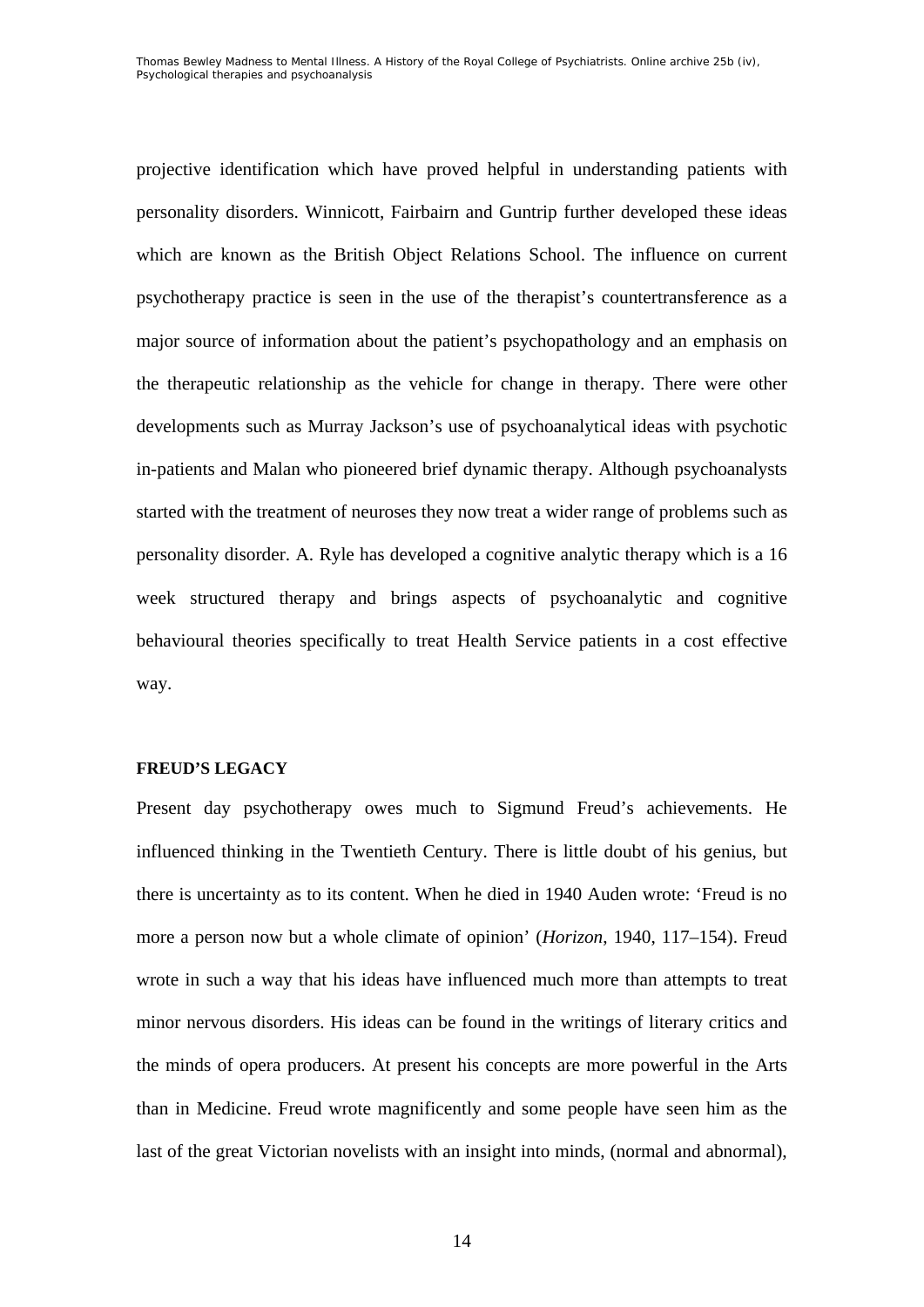similar to that of writers such as Fyodor Dostoevsky. Other people see similarities between psychoanalysis and a religion or cult, with arcane dogmas that can only be properly understood by the initiated or psychoanalysed. Karl Popper pointed out that Psychoanalysis and Marxism had much in common in that both of them had an infinitely flexible theoretical basis so that the theory could always be changed to deal with any criticism and thus they should not be considered science. Another view is that Freud's essential role was as a teacher (akin to an Old Testament prophet) who has taught us to think differently about human behaviour and the way the mind works. Nevertheless present day psychotherapies owe much to his influence and ideas. Some psychoanalysts abandoned much of Freud's theories in order to develop new short term effective treatments. It is simplest to think of Freud as a genius even if there remains uncertainty about his theories.

#### **THE INFLUENCE OF TWO WORLD WARS ON BRITISH PSYCHOTHERAPY**

It was the impact on psychiatry of the so-called 'shell-shock' of World War I that led to the change to a new functional approach. Maghull Hospital became for a while a central training ground for psychodynamic psychiatrists under the direction of R. G. Rows. W. H. R. Rivers was an experimental psychologist and anthropologist who was familiar with the works of Freud though he differed from him by interpreting dreams literally, rather than symbolically. He took at face value what men said they dreamed of war experiences and horror. He was introduced, at Maghull, to psychotherapy of the war neuroses. His work became famous through the autobiography of Siegfried Sassoon, whom he treated at Craiglockhart Hospital, where milieu therapy was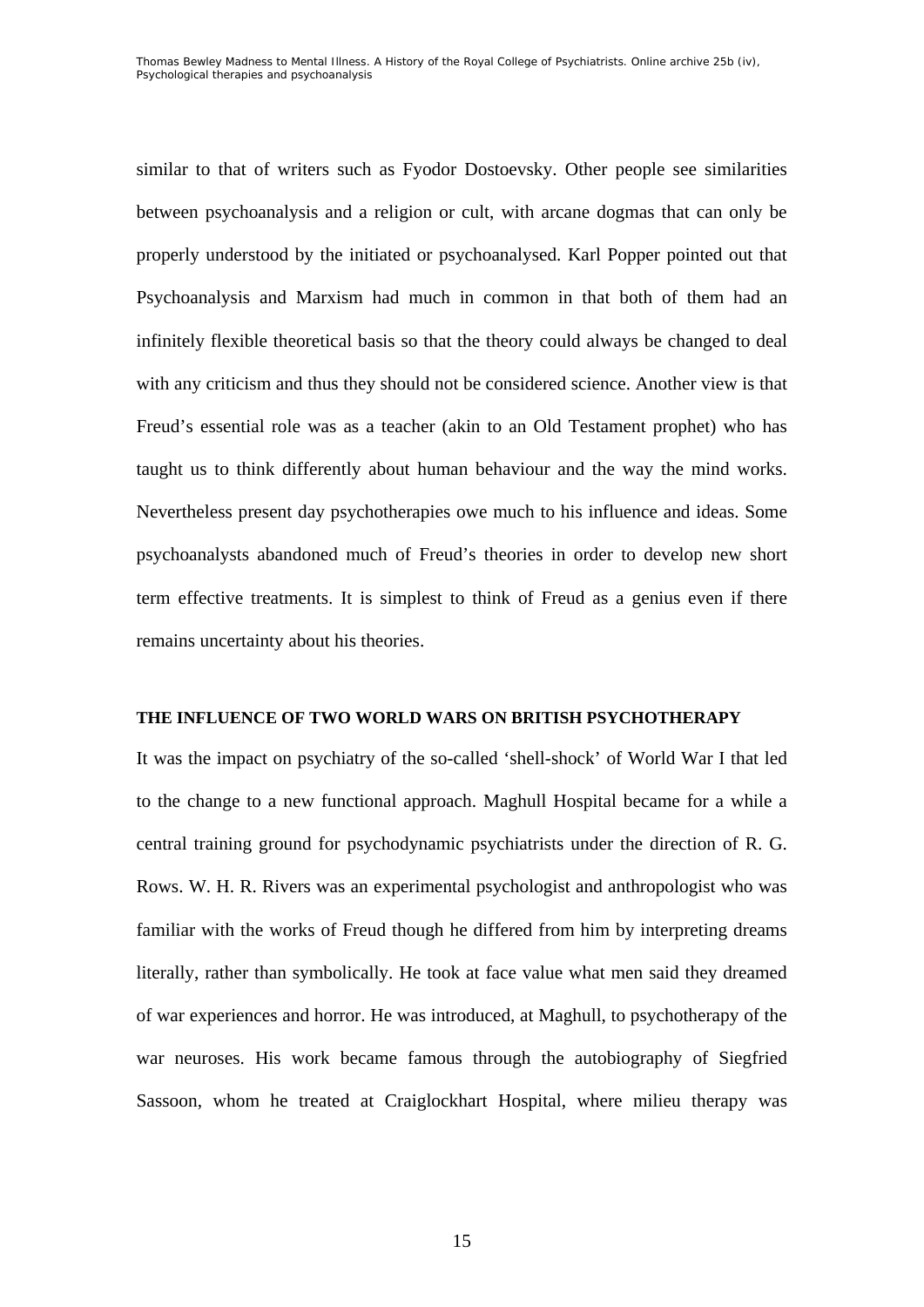practised. Rivers died in 1922, but he had left his stamp on the 'new psychiatry', a psychodynamic view of mind and its disorders.

 Just as World War I was a turning point for psychotherapy through the treatment of shell-shock, so World War II was a turning point for the application of a psychodynamic social psychology to institutions. J.R. Rees, Director of the Tavistock Clinic, became Director of British Army Psychiatry, and under his leadership psychoanalysts found themselves actively involved with others in the treatment of the war neuroses, and the selection and training of officers and other ranks. W.R. Bion and T.F. Main are amongst the most significant of these workers. These Tavistock members maintained collegial links with each other throughout the war years. They brought significant innovations into military psychiatry and army policy including the role of group therapy in military hospitals. These innovations also included a method for the selection of officers (W.R. Bion and the War Office Selection Board). Another innovation was the concept of the therapeutic community developed by Maxwell Jones at Dingleton and T.F. Main at the Cassell Hospital. Foulkes's use of group therapy was another development. The Northfield Experiment led on to group analysis developed through the work of Foulkes and Anthony. Psychoanalysts were also used to prepare propaganda and analyse the mentality of enemies. Henry Dicks was prominent in this field. British military psychiatry and psychotherapy was a world leader in World War Two but much of this expertise was lost by the time of the Falklands War.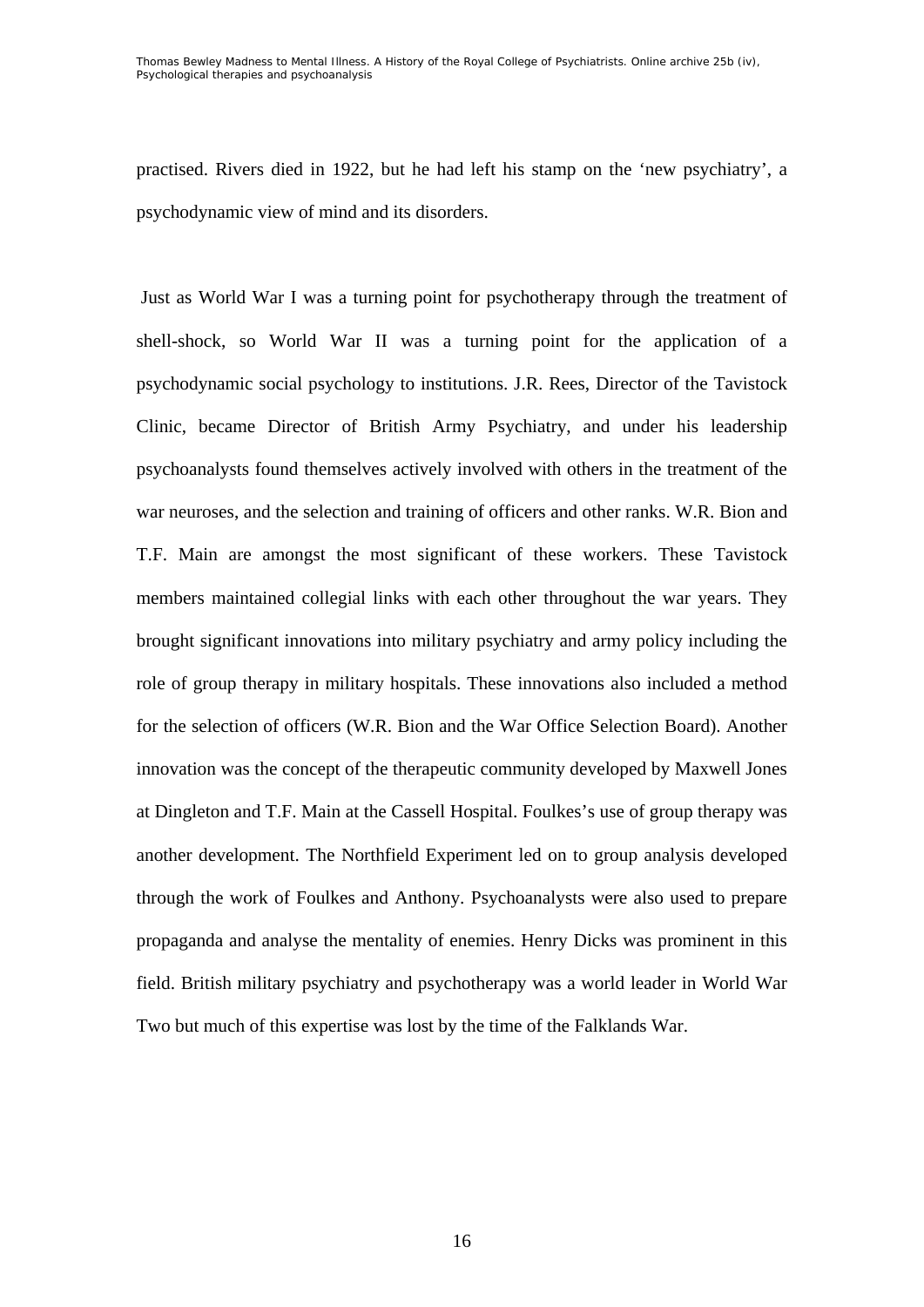#### **BEHAVIOURAL SCHOOLS OF PSYCHOTHERAPY**

B.F. Skinner in the USA was an influential exponent of behaviourism who favoured the controlled scientific study of response as the most direct means of elucidating man's nature. He was attracted to psychology by Ivan Pavlov's work on conditioned reflexes and the ideas of J.B. Watson. His conditioning was based on the fact that if a behaviour is rewarded the frequency of the behaviour will increase. One of his inventions (the Skinner box) has been adopted in pharmaceutical research to observe how drugs modify animal behaviour. He formulated principles of operant, conditioning and programmed learning which he envisaged would be accomplished through the use of teaching machines. Central to his approach was the concept of reinforcement or reward.

#### **DEVELOPMENTS IN THE BEHAVIOURAL PSYCHOTHERAPIES**

'Behaviour therapy' was further developed in the 1950s and adopted by more psychotherapists during the next decade. Some of the behaviour therapy techniques at that time included the explicit use of positive reinforcement and its corollaries, the manipulation of environmental events and other operant conditioning strategies. Some concentrated mainly on the treatment of phobias and obsessive compulsive behaviour by the use of anxiety reduction methods and exposure (flooding). Joseph Wolpe, who was a psychoanalyst by training developed short time limited therapies, introducing systematic desensitisation. He took behavioural principles and produced one of the first treatment manuals. In England Isaac Marks, who was committed to vigorous empiricism, introduced exposure therapy as another method for deconditioning these associations. These principles have been applied to reducing maladaptive behaviour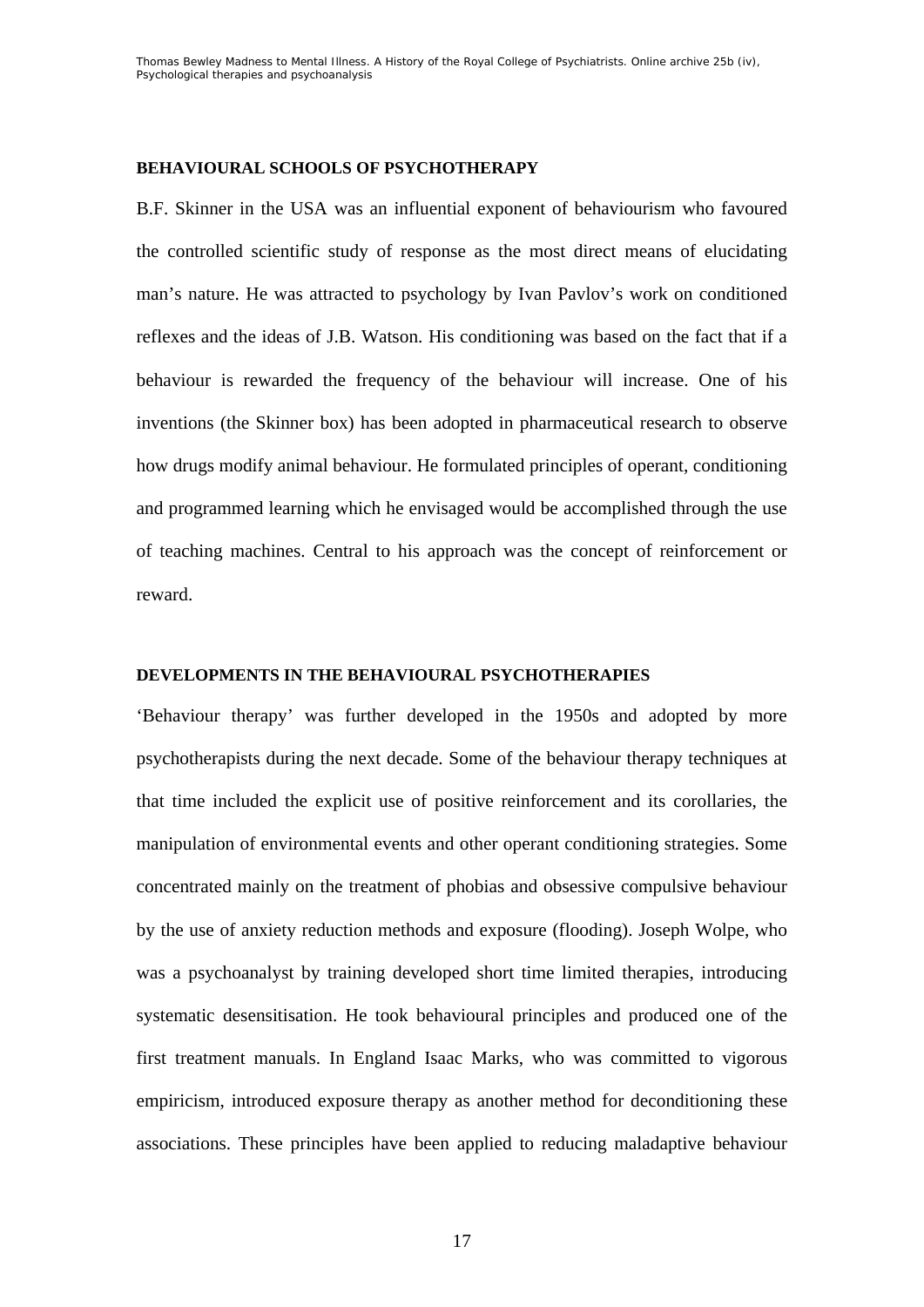and increasing adaptive behaviour in children, people with learning difficulties and people with chronic psychoses (such as schizophrenia). The effective utilization of these techniques did not require medical training, but medical screening of cases to be treated by non-medical therapists was desirable to exclude other (physical) problems. The conventional training obtained in most graduate courses in clinical psychology had previously had an emphasis on Freudian theories.

#### **THE EXISTENTIALIST-HUMANIST SCHOOLS**

The Existentialist-Humanist schools of psychotherapy which could be labelled 'humanistic and interpretative' were more a way of approaching the study of man than a distinct school or systematic theory of knowledge. The psychotherapies derived from their ideas (unlike those of Freud) did not lead to a formal school of psychotherapy with a body of systematic theory and method. They led to a group of related therapies (e.g. Gestalt, Bioenergetics) which shared some theoretical propositions but differed widely in how they were practiced. The practice of psychotherapy for them could embrace many different underlying theories on which they were based. It can also be seen that there are certain similarities in their practice.

#### **COGNITIVE-BEHAVIOURAL THERAPY**

Cognitive therapy is a form of psychotherapy which has been carefully studied and is widely used in short term psychotherapy today. The rationale was developed by Aaron Beck (a psychiatrist, who had trained as a psychoanalyst). He developed his cognitive model in the course of observations in treatment followed by research in the 1960s.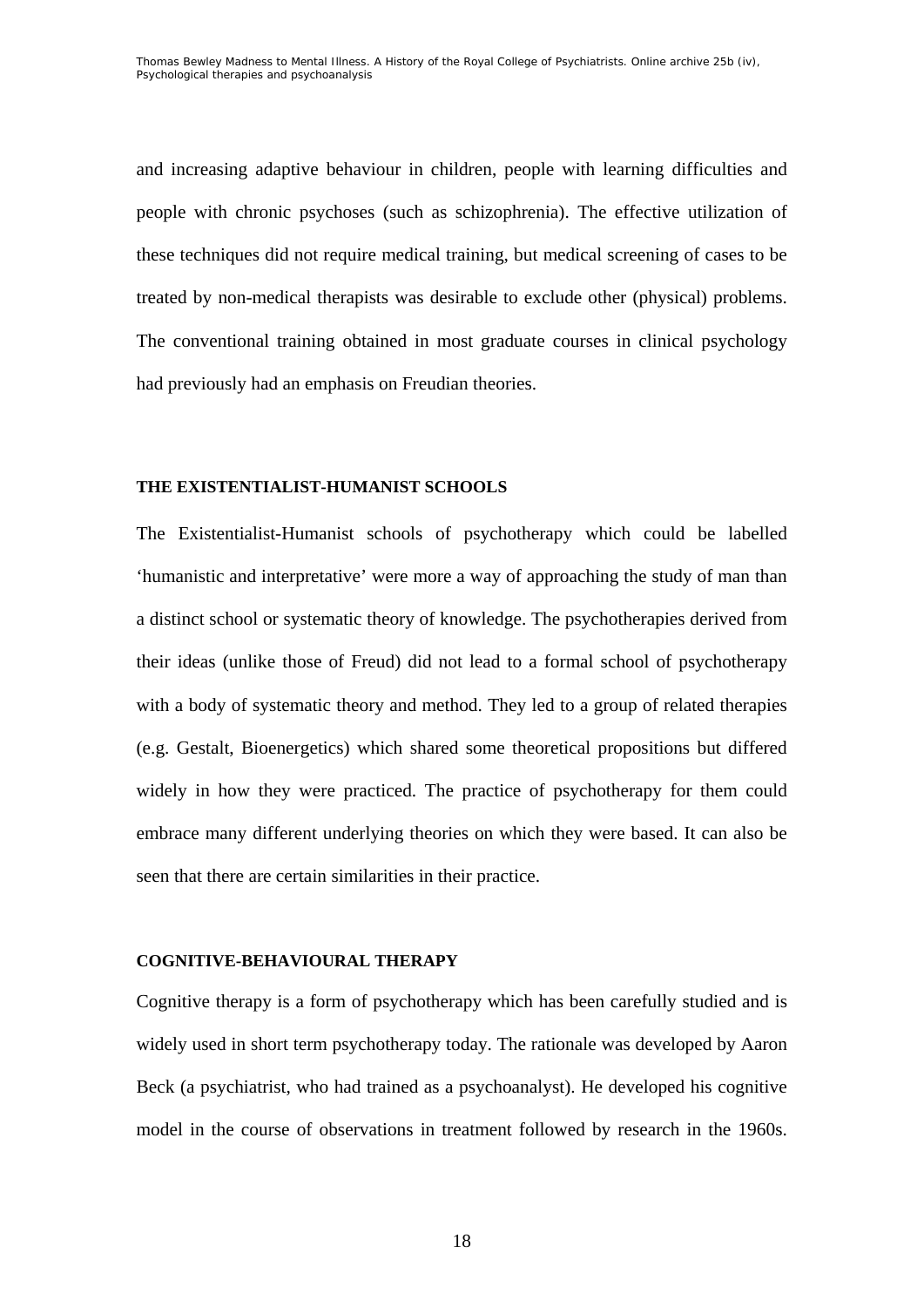Cognitive therapy has been described as an active, directive, time-limited, structured approach which is used to treat various psychiatric disorders (for example, depression, anxiety, phobias). It is based on the underlying theoretical rationale that an individual's affect and behaviour are largely determined by the way in which he structures the world. His 'cognitions' (verbal or pictorial 'events' in his stream of consciousness) are based on attitudes or assumptions ('schemas'), developed from previous experiences. For example, a person may interpret all experiences in terms of whether he is competent and adequate. He reacts to situations in terms of adequacy even when his attitude and assumptions are unrelated to whether or not he is personally competent.

The techniques used in this cognitive model of psychopathology are designed to identify, reality-test, and correct distorted conceptualisations and the dysfunctional beliefs ('schemas') underlying these 'cognitions'. The patient should learn to master problems and situations which he previously considered insuperable by re-evaluating and correcting his thinking. The cognitive therapist helps the patient to think and act more realistically and adaptively about his psychological problems and thus reduce symptoms.

This approach consists of highly specific learning experiences designed to teach a patient to monitor his negative, automatic thoughts (cognitions); to recognise the connections between cognition, affect and behaviour; to examine the evidence for and against his distorted automatic thought; to substitute more reality-oriented interpretations for these biased cognitions; and to learn to identify and alter the dysfunctional beliefs which predispose him to distort his experiences. One of the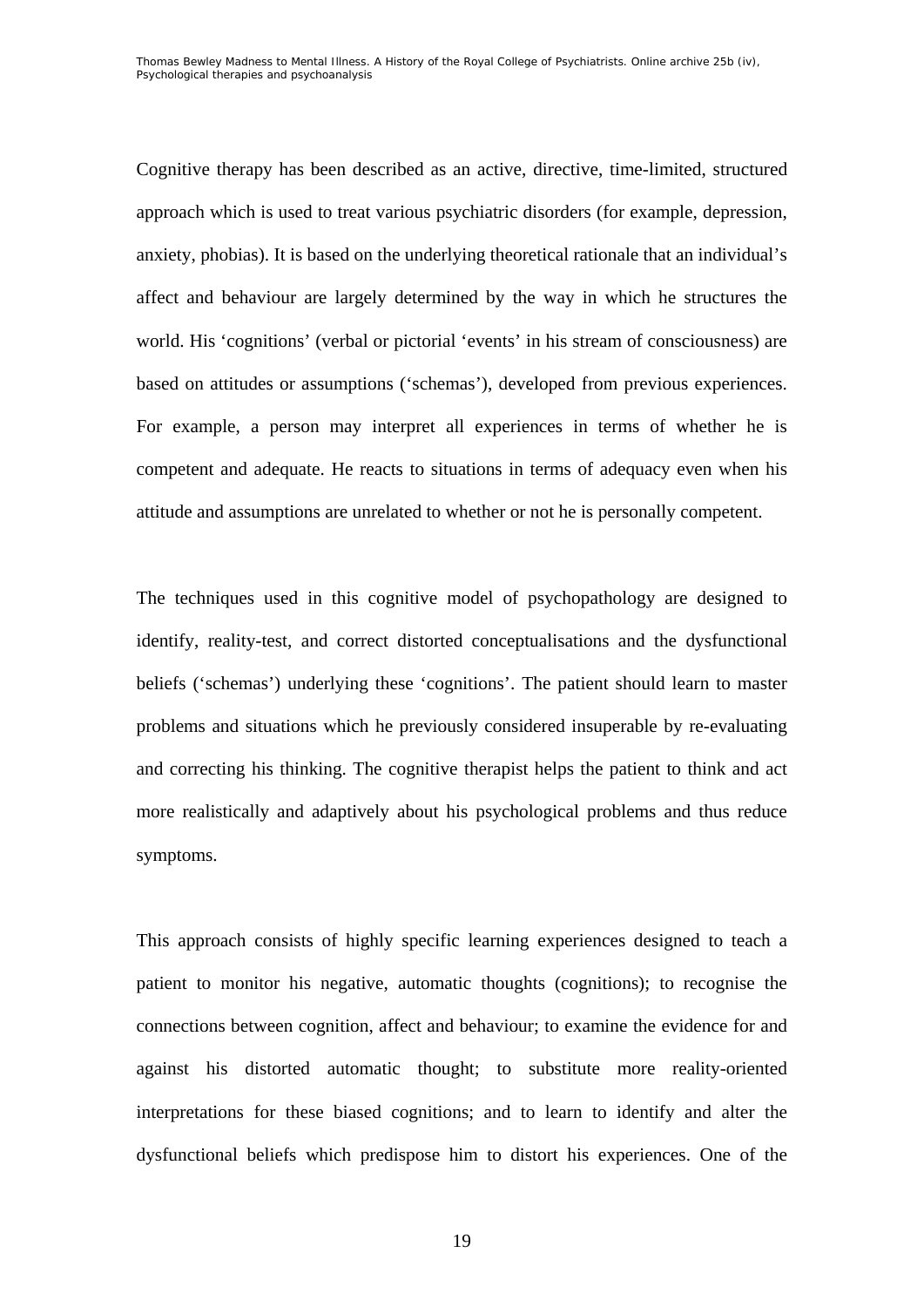components of this learning model of psychotherapy is that the patient begins to incorporate many of the therapeutic techniques of the therapist. Patients find themselves spontaneously assuming the role of the therapist in questioning some of their conclusions or predictions. The therapist should be continuously active and interacting with the patient and engaged the patient's participation and collaboration.

The general assumptions on which cognitive therapy is based include the following:

perception and experiencing in general are active processes which involve both inspective and introspective data

the patient's cognitions represent a synthesis of internal and external stimuli how a person appraises a situation is generally evident in his cognitions (thoughts and visual images)

these cognitions constitute the person's 'stream of consciousness' or phenomenal field, which reflects the person's configuration of himself, his world, his past and future

alterations in the content of the person's underlying cognitive structures affect his or her affective state and behavioural pattern

through psychological therapy a patient can become aware of his cognitive distortions

correction of these faulty dysfunctional constructs can lead to clinical improvement.

Therapy generally consists of 15–25 sessions at weekly intervals. The frequency is then tapered to once every 2 weeks for the last few visits and after the completion of

20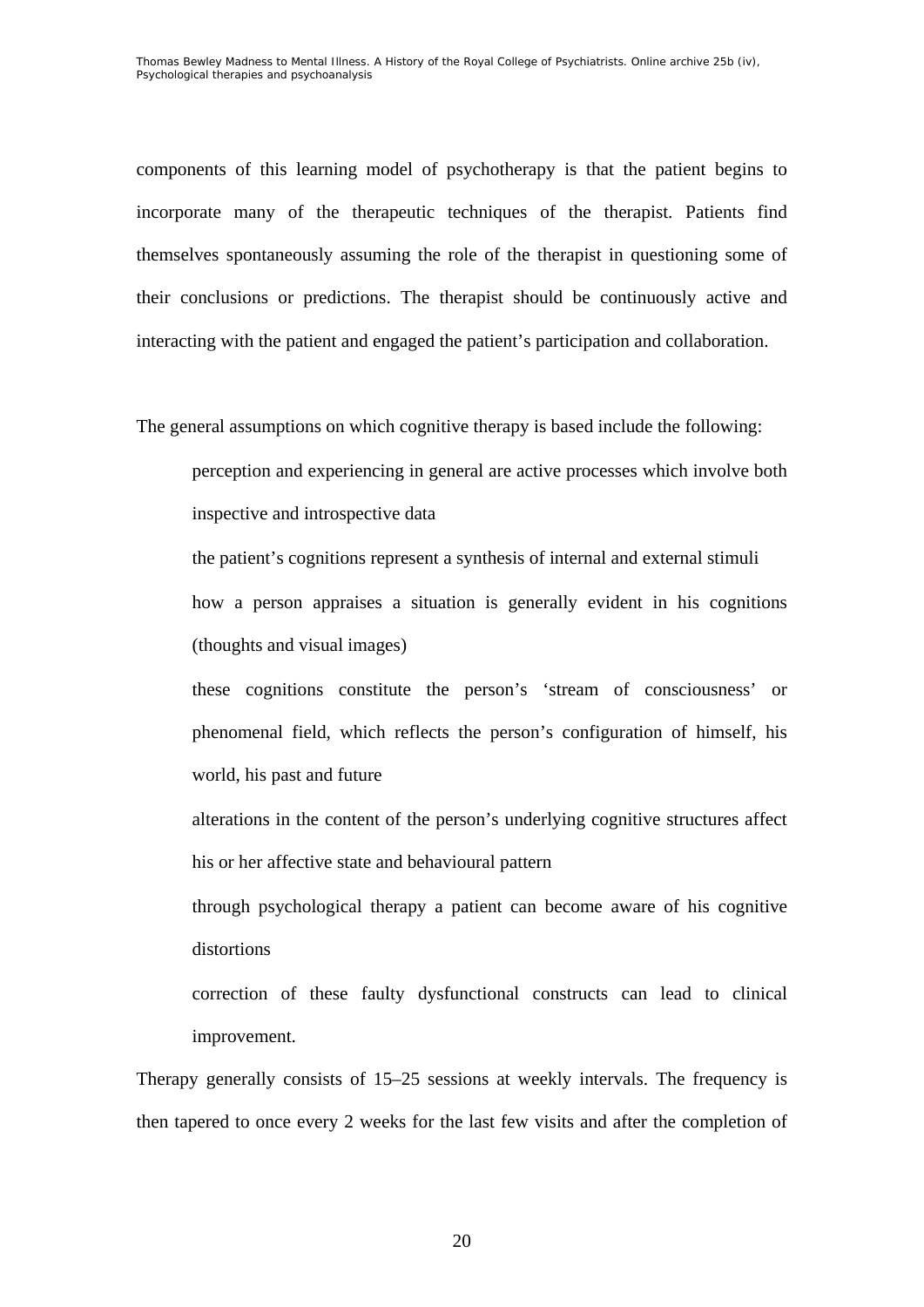the regular course of treatment follow up visits may be scheduled on a regular basis or may be left to the discretion of the patient. The average patient might return for three or four such visits during the year following termination of formal therapy.

Cognitive therapy is now probably more widely used in the UK than any other type of psychotherapy with a wide range of applications. The National Institute for Clinical Excellence (NICE) include recommendation for its use for schizophrenia, posttraumatic stress disorder (PTSD), panic and depression, which place it at the heart of the non-pharmacological treatment of these disorders. I have described it in more detail than some other forms of psychotherapy. One of the reasons for its wider use is that it has developed an evidence base when other psychotherapies have yet to do so.

#### **GROUP AND FAMILY PSYCHOTHERAPIES**

Psychotherapies can also include treating more than a single individual at the same time. This can range from advice given by a marriage counsellor to a couple to including the whole family in the treatment of a child and finally to treating a group of patients with the same problems. The theoretical underpinning of all of these can come from any of the existing theories held by psychotherapists. Self-help groups can be seen as a form of group psychotherapy.

#### **GROUP TREATMENT**

For many years specialists, who had been working with neurotic and psychotic patients capable of being helped by psychotherapy, have been oppressed by the amount of work that needed to be undertaken and the impossibility of having enough trained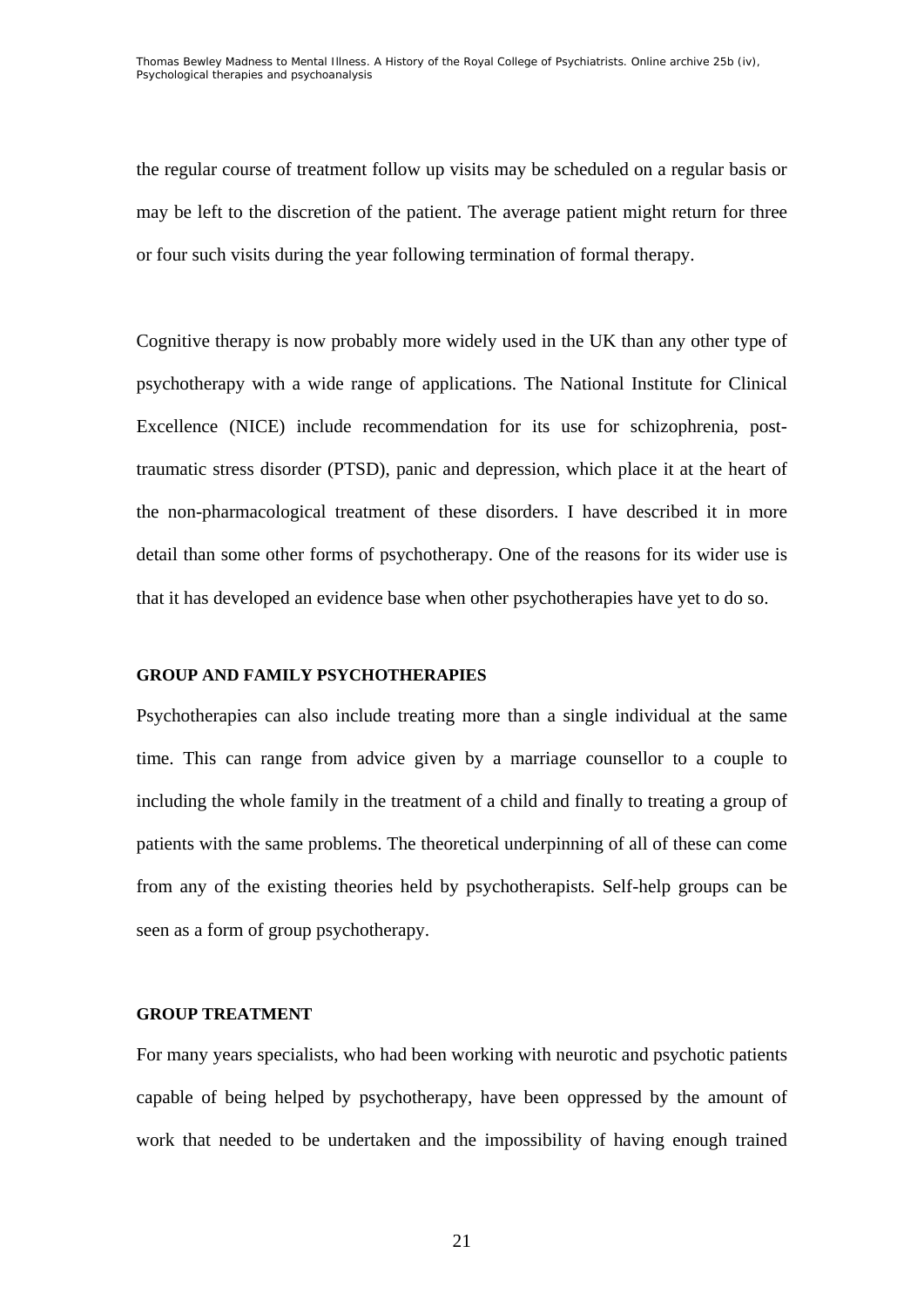workers with enough time to undertake all the necessary treatment. Largely for this reason, and partly because of certain experiments in the field of group dynamics, psychotherapeutic procedures with groups had been started and considerable advances had been made during the years of the Second World War, both in the Services and in civilian life. Some of the groups had been run on didactic lines, in which techniques of suggestion and re-education had led to discussions and to talks about the nature of emotional illness and its relation to symptom formation. It was possible in this way to deal with a group of patients, in the same way that one might deal with an individual patient whom one was hoping to help by this line of explanation and re-education.

When several patients are treated together, certain psychological processes develop which do not occur in individual therapy. These processes are useful both in psychiatric treatment and in the general practice of medicine where groups may be used to support patients or their relatives. These additional factors are:

- 1. group support which can help the members through difficult periods in treatment or in their lives outside
- 2. learning from others (e.g. how others in the group have overcome problems similar to the patient's own
- 3. testing opinions against those of others (this procedure is often more effective in changing beliefs and attitudes than advice from a doctor)
- 4. practising social behaviour especially for those who are shy or socially awkward.

22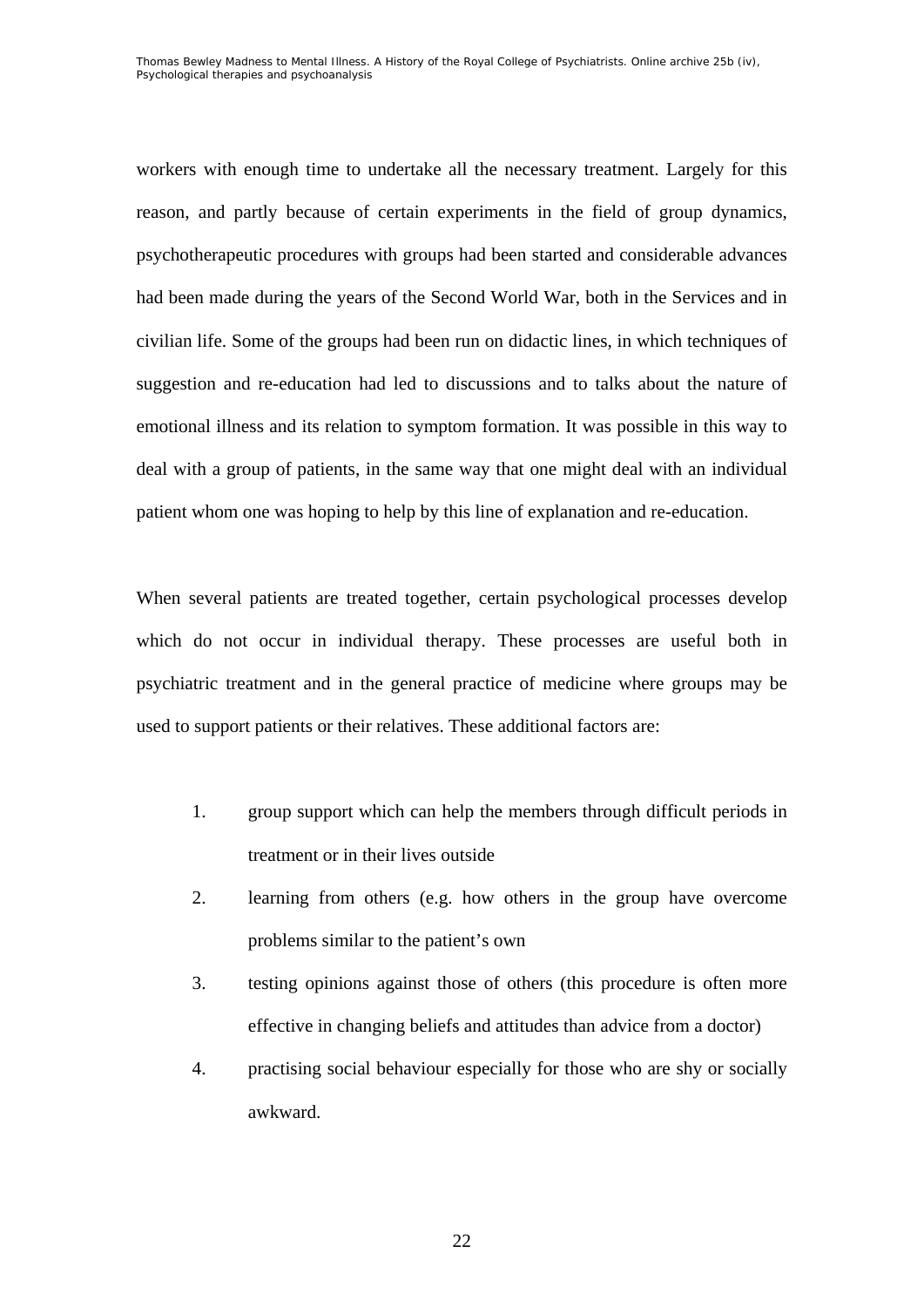In group therapy, close relationships develop between patients as well as between each patient and the therapist. An important task of the therapist is to ensure that these relationships do not become too intense, and particularly that they do not continue outside the group meetings.

Group therapy can be used for the purposes for which individual therapy is used, that is for support, problem solving, behavioural treatment, and dynamic psychotherapy. The length of treatment, the intensity of involvement of patients, and the techniques vary according to the purpose, as they do with individual therapy.

#### **SELF-HELP GROUPS**

These groups are organised by people with a shared problem, such as obesity, alcoholism, post-natal depression, or the rearing of a child with a congenital disorder. They meet without a professional therapist and are often led by a person who has overcome the problem. Alcoholics Anonymous is an example of such a group. There is also guided self help, bibliotherapy, information on the Web and therapy delivered by the Internet, on CD-roms without ever seeing a therapist. There is now some empirical evidence that CBT based self help materials such as books and computer packages may help in the treatment of depression and anxiety disorders.

All group treatments, in which the essential processes of the group itself are used as the primary tool of treatment, is 'group psychotherapy proper'. The major therapeutic effect is obtained from the interactions between members of the group, as well as with the therapist. In most forms of group psychotherapy, the relationships between the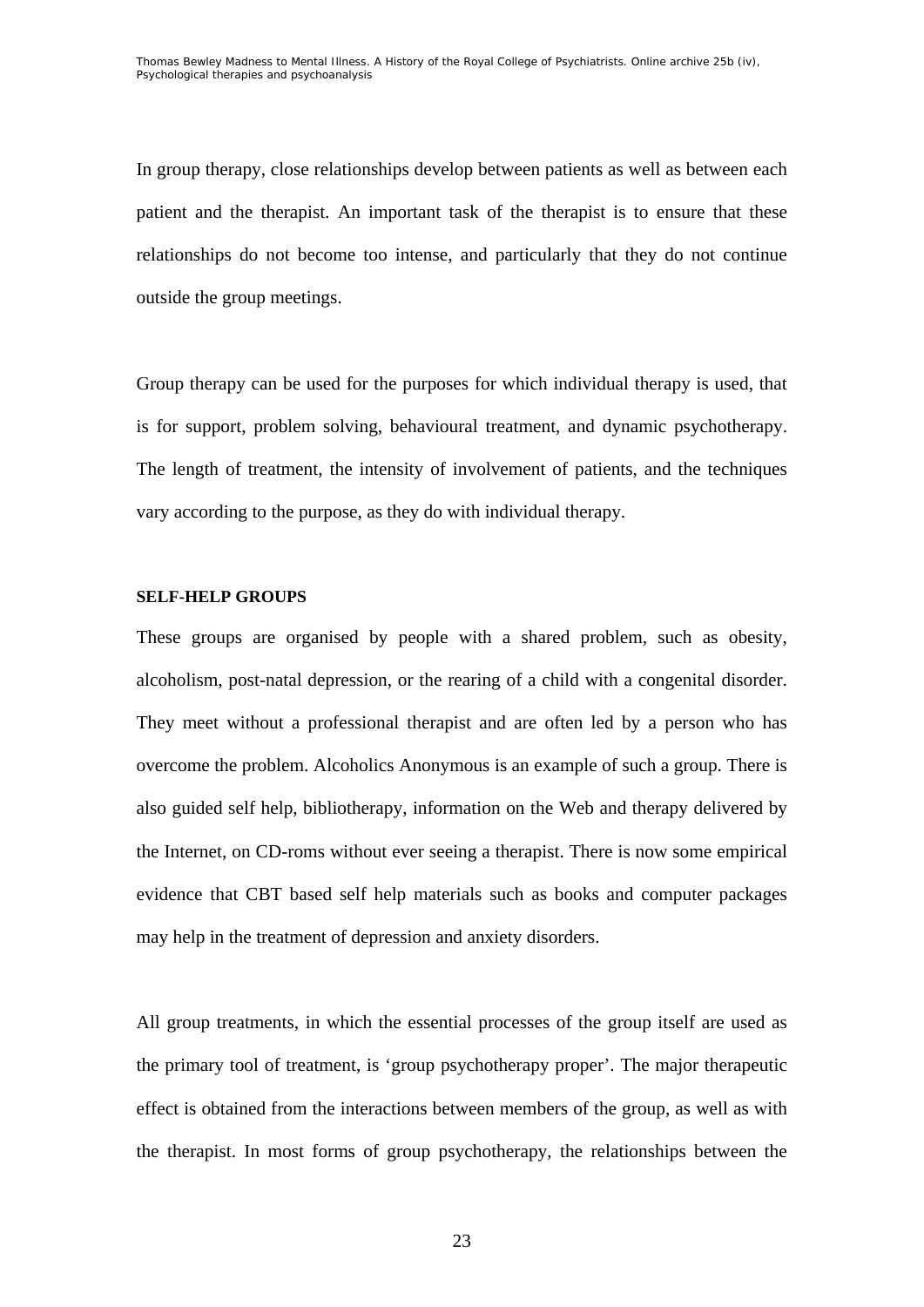patients in the group have as much therapeutic potential as those between each patient and the therapist. Three aims of treatment can be maintenance, restoration and reconstruction. Supportive psychotherapies emphasise the use of supportive techniques, and do not promote processes which aim to change the patient. Supportive group psychotherapy can offer some advantages over individual supportive psychotherapy, in which, even if patient and therapist meet relatively infrequently, the opportunity for the patient to become dependent on the therapist is greater.

#### **FAMILY/SYSTEMS THERAPY**

The term 'family therapy' covers a variety of approaches. At one extreme, family therapy is a method drawn from one or more of a range of schools which uses systemic approaches to help the individual patient who is the locus of psychopathology. At the other extreme, family therapy is a way of thinking about psychotherapy; the intervention may involve the individual alone, a couple, the nuclear family, or an extended network; however, the focus is not so much on the individual but rather the relationships between people. According to this view psychopathology reflects recurring, problematic interactional patterns among family members and between the family and, possibly, other social institutions, including doctors and helping agencies. This is especially relevant when the designated patient is a child. Midway between these two positions is one that views the family as acting potentially either as a resource or a liability for an identified patient. This can be important when dealing with patients with schizophrenia and their families.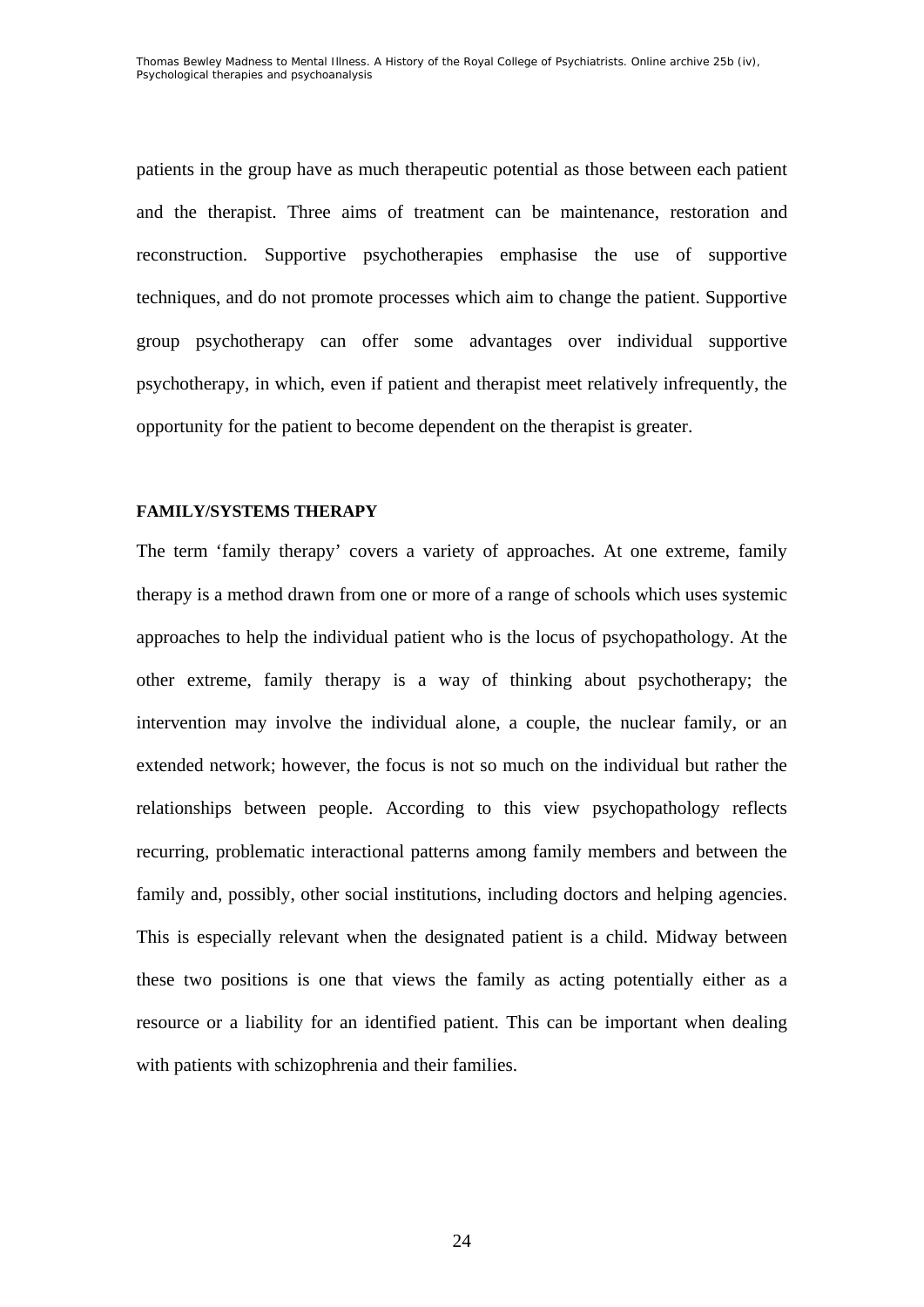In the past 150 years new academic disciplines, among them anthropology, sociology, and social history, have devoted considerable attention to the various forms of family structure found in different cultures at different historical periods. Constrained perhaps by Western medicine's focus on the individual patient, psychiatry has been slow to develop an interest in the family other than as a source of genetically transmitted diseases. Most family therapy is in a sense systemic and 'Systems Therapy' seeks to elucidate the family system through a series of questions. The therapist sets out not to become emotionally involved with the family processes nor to align his or herself with any particular family members. A form of questioning is used, in which the perspective of each family member is examined in order to elaborate a hypothesis. These questions address differences or comparisons, and relationships which can highlight conflict between differing demands within the family. This may be a way forward and lead to change. There are now many different forms of family therapy. One concept that is found in many of them has been called 'reframing' where a therapist endeavours to get the family to look at their problems in different ways and from a new viewpoint. Knowing about different approaches provides a range of styles or strategies when thinking about a family. Such variety of activities however makes it more difficult for them to be studied scientifically.

### **EFFICACY OF VARIOUS FORMS OF TREATMENT**

A problem in assessing efficacy of treatments is knowing whether the effects are due to the specific treatment or to the therapist (this was well discussed by T.A. Ross in *The Common Neuroses*, 1923). The apparent responses to some therapies, for example cognitive–behavioural therapy (CBT) and complementary and alternative medicine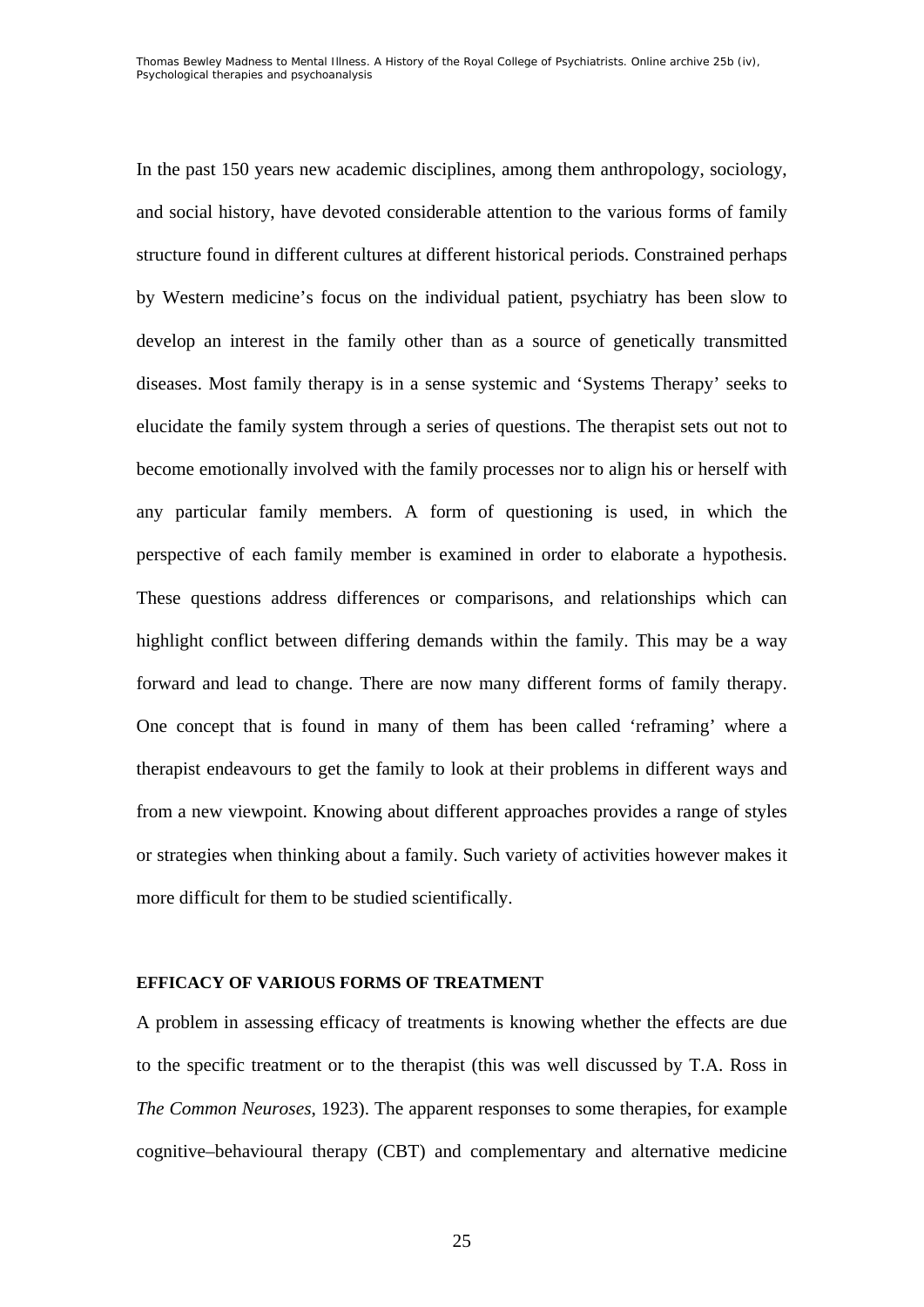(CAM) might be due less to the specific effect of the treatment than to the approach of the therapist, or the broad context in which the treatment is delivered. Individual effectiveness can vary from none to 80% of patients whose symptoms improve. The effectiveness may result from the therapeutic bond between the therapist and patient, expectation of a positive outcome by the patient (the placebo effect) and acceptance by the patient of the need for change. Patients hope for a trusted doctor with a good bedside manner with some of the attributes of scientist, healer, priest and prophet. Much study of the attributes of the successful therapist needs to be done. It has been said that people with woolly minds drift into psychotherapy and this appears to be the case with some of the more curious branches of the many psychotherapies. Future careful scientific study should help to clarify the importance of the therapy and the therapist. Randomised controlled studies can clarify which therapies are most effective.

#### **CURRENT MODELS OF PSYCHOTHERAPY IN THE UK**

There is still much uncertainty in the mind of the general public as to the meaning of this word. There is equal uncertainty about the term 'counsellor'. People have little idea of the very large numbers of theories that underlie these activities. For example, the majority of psychoanalysts today are not trained physicians, though some have a medical degree as well as their psychoanalytical training.

In the UK there is a Council for Psychotherapy (UKCP) which includes all those organisations which provide a recognised training in their discipline. This includes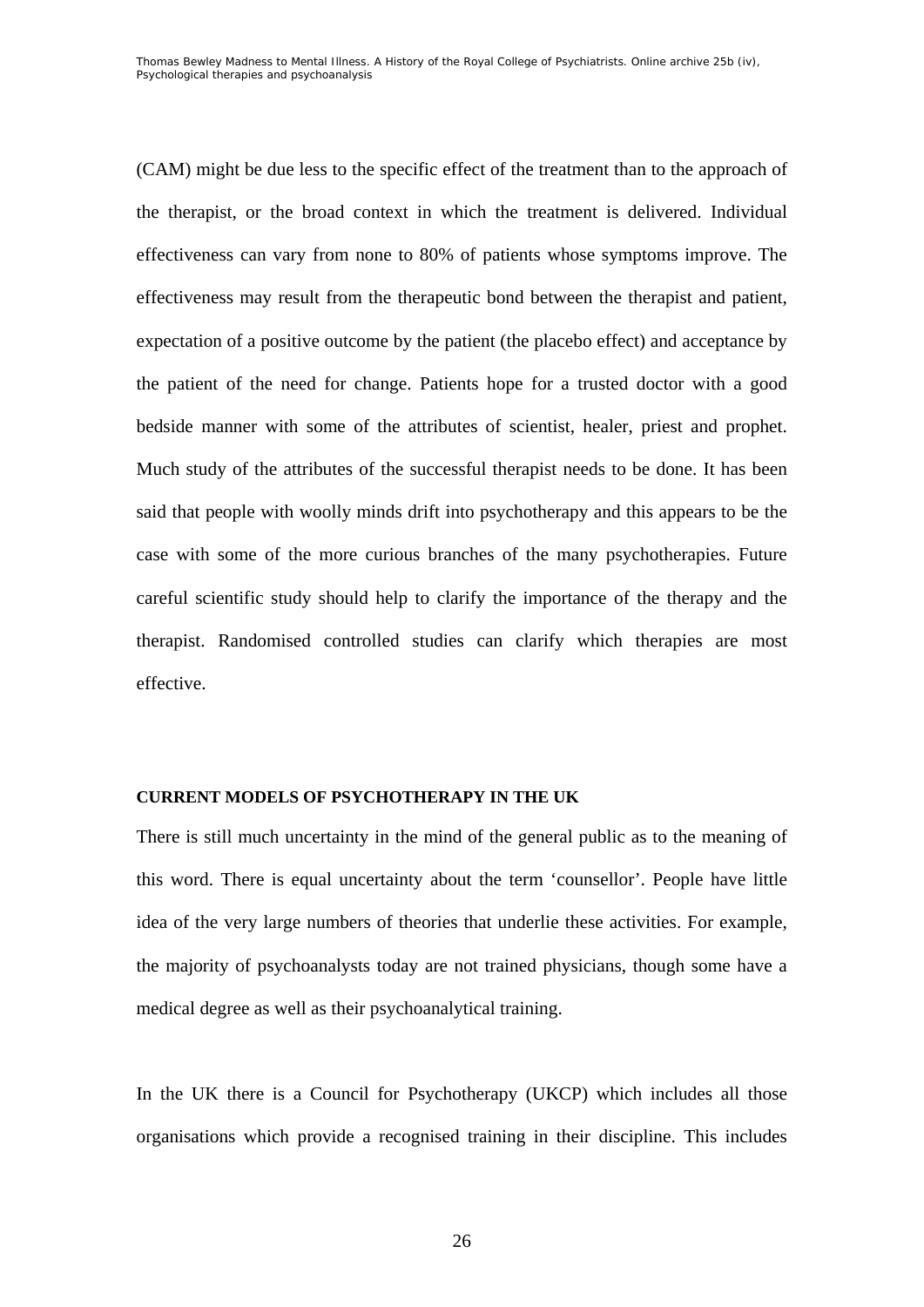many sections. The British Association of Behavioural and Cognitive Therapy (BABCP) has by far the most members but in recent times it and the British Analytic Psychotherapy (BAP) and the British Psychological Society (BPS) have all withdrawn from the UKCP. Attempts to regulate psychotherapy (e.g. the Allerdyce Bill) have been noble in their effort but so far unsuccessful. The two main groupings in the UKCP were cognitive behavioural or psychodynamic the latter using ideas from the work of Freud. There were 78 different groups offering training. The main types of psychotherapy training available today include:

psychoanalytic and psychodynamic using ideas and concepts from the work of Freud

hypnopsychotherapy

family, couple, sexual and systemic

humanistic and integrative

experiental constructivist

behavioural-cognitive.

There are many different psychotherapies but no single treatment called psychotherapy. In practice the great bulk of functional nervous disorders are treated by general practitioners, clinical psychologists, nurses or other 'counsellors' who may or may not have medical training. If general practitioners or others cannot do the work it cannot be done at all for these conditions are among the commonest met in general practice and by other doctors in all specialities. If a general practitioner is to undertake this work, or arrange for another person in his practice to do so, the treatment must be simple and reasonably short. It is important that the outcomes of all these are carefully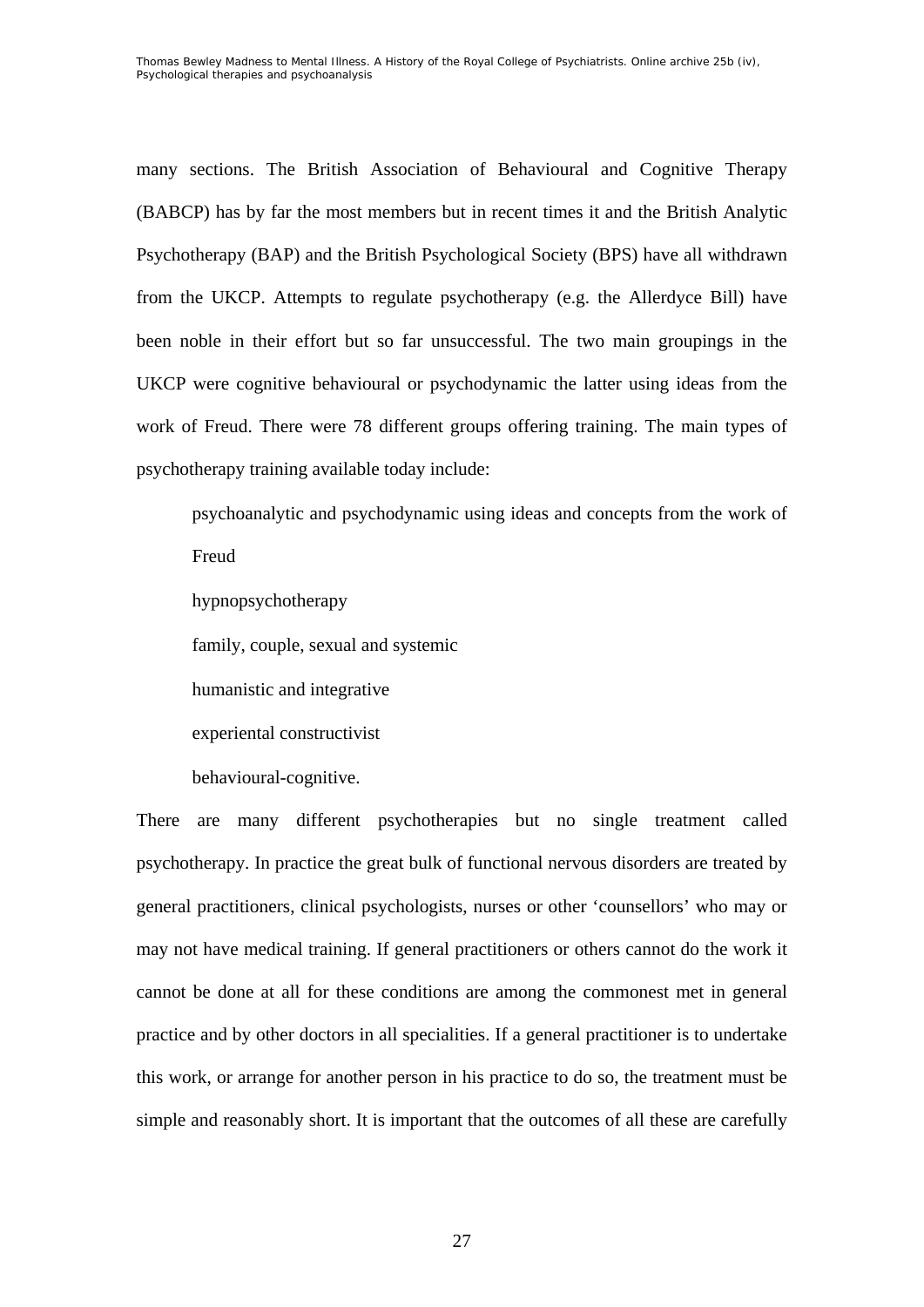studied and followed up in a scientific way (randomly assigned controlled trials). Although there are many types of psychotherapy these have to be integrated into a total scheme of treatment and planned as part of a care programme.

#### **CONCLUSION**

There have been considerable advances in psychotherapy in recent years. For the first half of the twentieth century it was hoped, and by some believed, that psychoanalysis unlocked an understanding of unconscious processes in the mind which would solve many problems. This proved to be an illusion but psychoanalysts helped to develop new and more effective therapies. The greatest change in the past 50 years has been a more scientific analysis of the effectiveness of various forms of treatment. There has been particular study of brief time-limited therapies. Some psychoanalysts who were looking for shorter treatments introduced modifications involving behavioural methods. Psychotherapy is accumulating a scientific evidence base. This is mainly CBT but there is evidence for dynamic therapy. There is still debate about whether some therapies are more effective for certain problems, for example for depression it might be that more structured and focused therapies (whether they be CBT, IPT or brief dynamic) would be more effective than non-directive therapies. Currently more psychotherapy is given by psychologists nurses and others than by doctors. Cognitive behavioural psychotherapy is considered to be the most effective treatment at present. Practitioners of psychotherapy should be honest about what they can and cannot do, be modest about the state of knowledge of the subject, and inform the public intelligently and accurately about the nature of their activities. It would be desirable to see an end to proclamations of the superiority of any technique over others unless supported by clear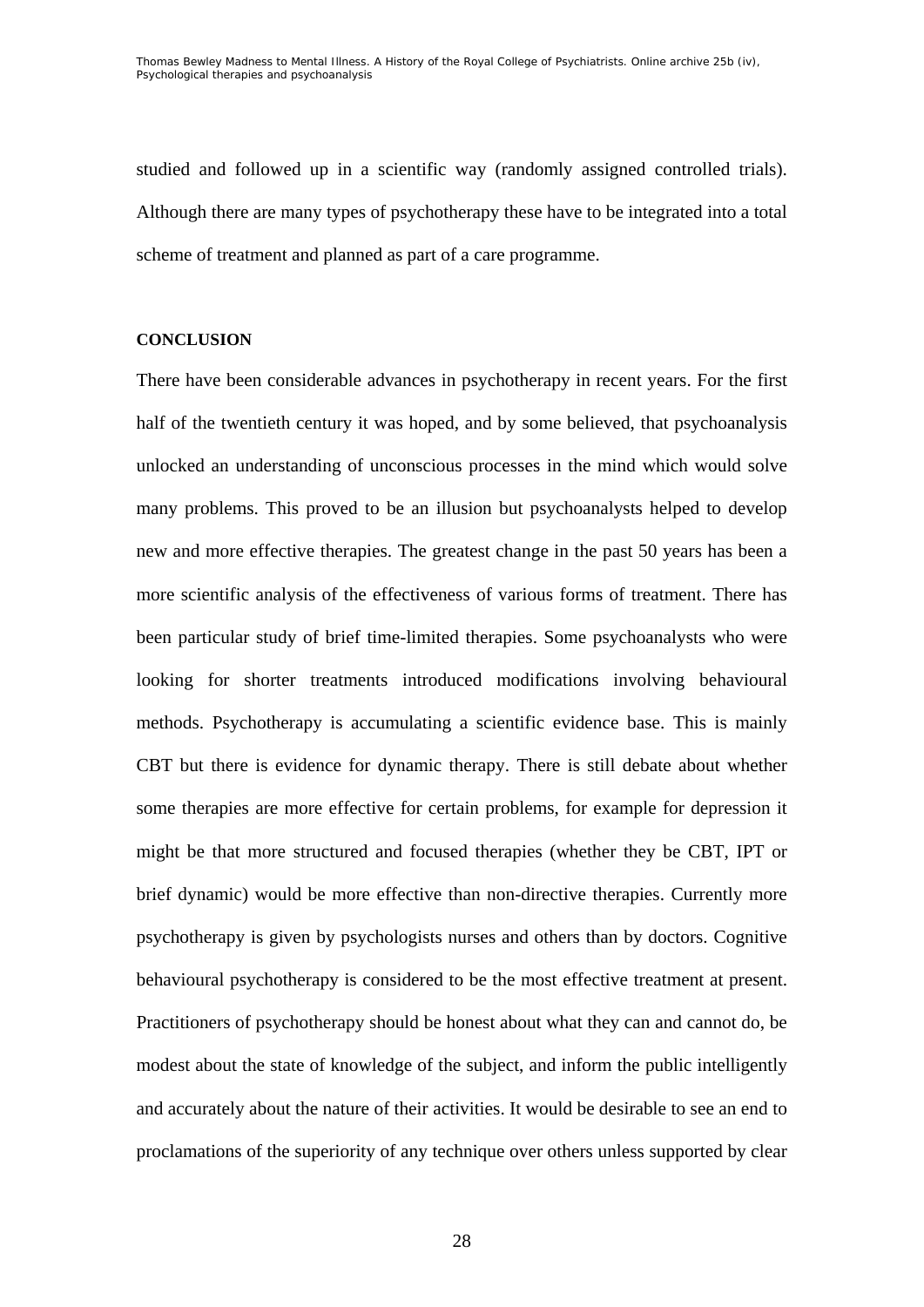evidence. Psychotherapies of the future should show flexibility eventually leading to a united science of psychotherapy. This will depend on careful controlled scientific assessment.

#### **PSYCHOTHERAPY AND THE COLLEGE**

The Psychological Medicine Committee of the R.M.P.A. comprised many psychoanalysts, most of whom were medically qualified; those not medically qualified could be Associates Most of them were based in central London. This became the Psychotherapy Specialist Section in 1971 following the transformation of the R.M.P.A. into the College. The Faculty of Psychotherapy was developed from this latter and today both psychoanalysts and cognitive behavioural therapists are represented on it. The Faculty has the responsibility to oversee training programmes for psychiatrists in the disciplines of psychotherapy. Such training programmes are no longer restricted to London but are active in every region in the country.

The first documentation of a meeting of the Executive Committee of the Psychotherapy Specialist Section are the minutes from September 27, 1971. With Heinz Wolff in the Chair and Irwin Kreeger as Hon. Secretary they gathered at the Royal Society of Medicine. A major topic of discussion was the relationship between the Royal College's ideas on psychotherapy training and the training offered by Analytic Institutes. By 1975, with Dr Kreeger in the Chair, the Executive Committee's attention had turned to the issue of psychotherapy manpower. Particular focus was given to the fact that psychotherapy was not recognised as a specialty in Scotland, although eight consultant psychiatrists spent 70% of their time in the practice and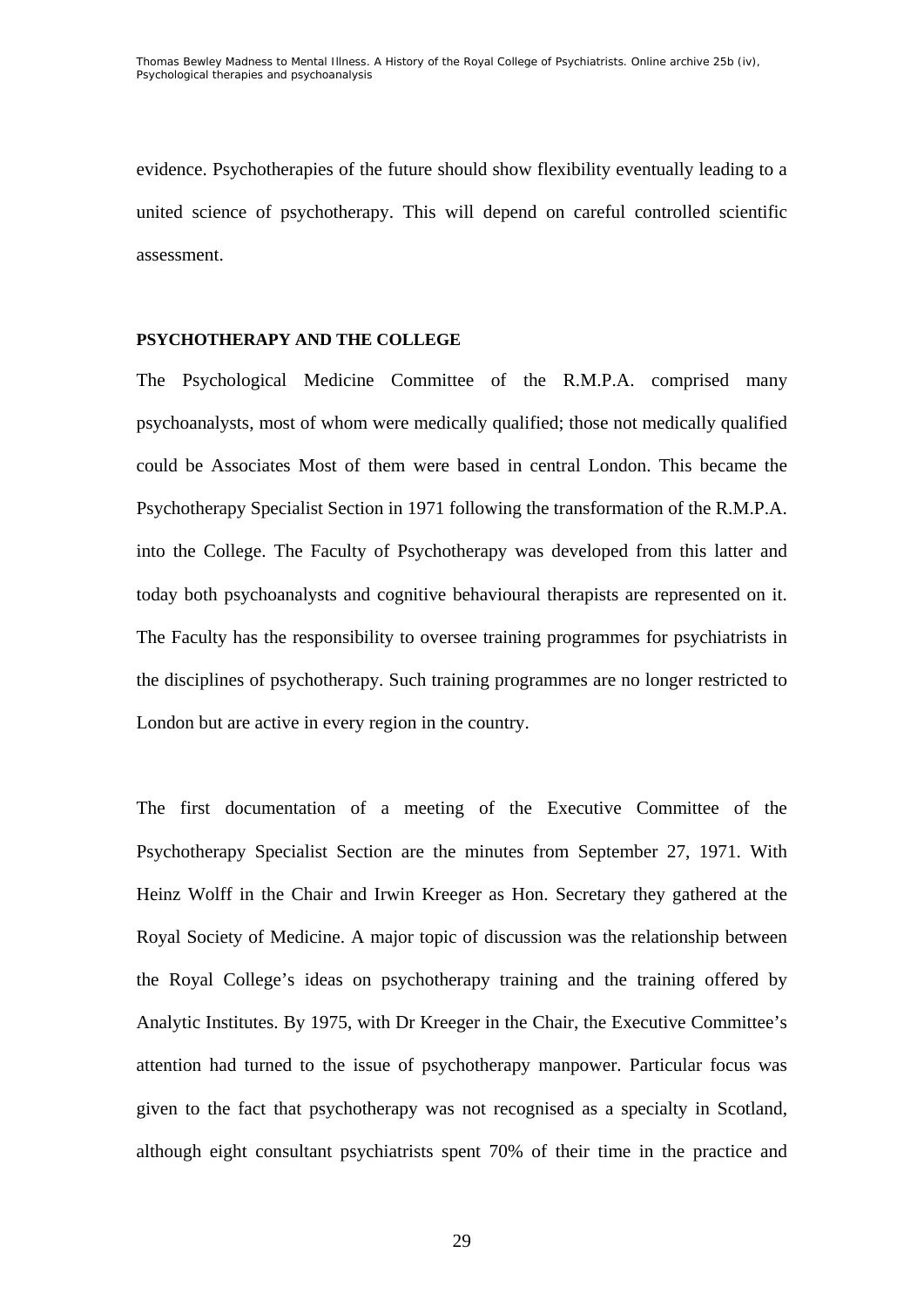teaching of psychotherapy. The Section discussed the ratio of consultant psychotherapy posts to SR psychotherapy training posts at their Executive meeting in November 1980. All of these issues remain a matter of on-going discussion today. Two more issues that are familiar to the present Faculty Executive are minuted in the December 1985 meeting: namely psychotherapy training for general psychiatrists and the registration of psychotherapists. Jonathan Pedder was in the Chair and Pamela Ashurst was Hon. Secretary. It was agreed that Mark Aveline and Pamela Ashurst would send details of their services (Nottingham and Southampton respectively) to Frank Margerison who would draw up a document detailing the minimum requirements of a district and/or regional psychotherapy service. During the mid-late 1980s and early 1990s the Psychotherapy Faculty Conference occurred in a two-yearly rotation with the Association of University Teachers in Psychotherapy (AUTP). The AUTP conference was held in Oxford with lectures and plenaries on a range of topical issues. The Faculty Conference was held in Cambridge adopting a large/small group format.

Training both for SHOs and SpRs has always been on the agenda. The standards for SHO mandatory training are now high and many areas are having difficulty achieving them. The Faculty is anxious to get the manpower to do so. SpR training is now so rigorous that it is difficult to complete it in three years. The last 15 years have seen many psychotherapy services expand by employing non-medical psychotherapists. The Faculty has also worked with the UKCP (UK Council of Psychotherapists) from the outset with its aim of registering psychotherapists. Despite good research evidence for psychotherapies in all areas of medicine psychotherapy services are often the first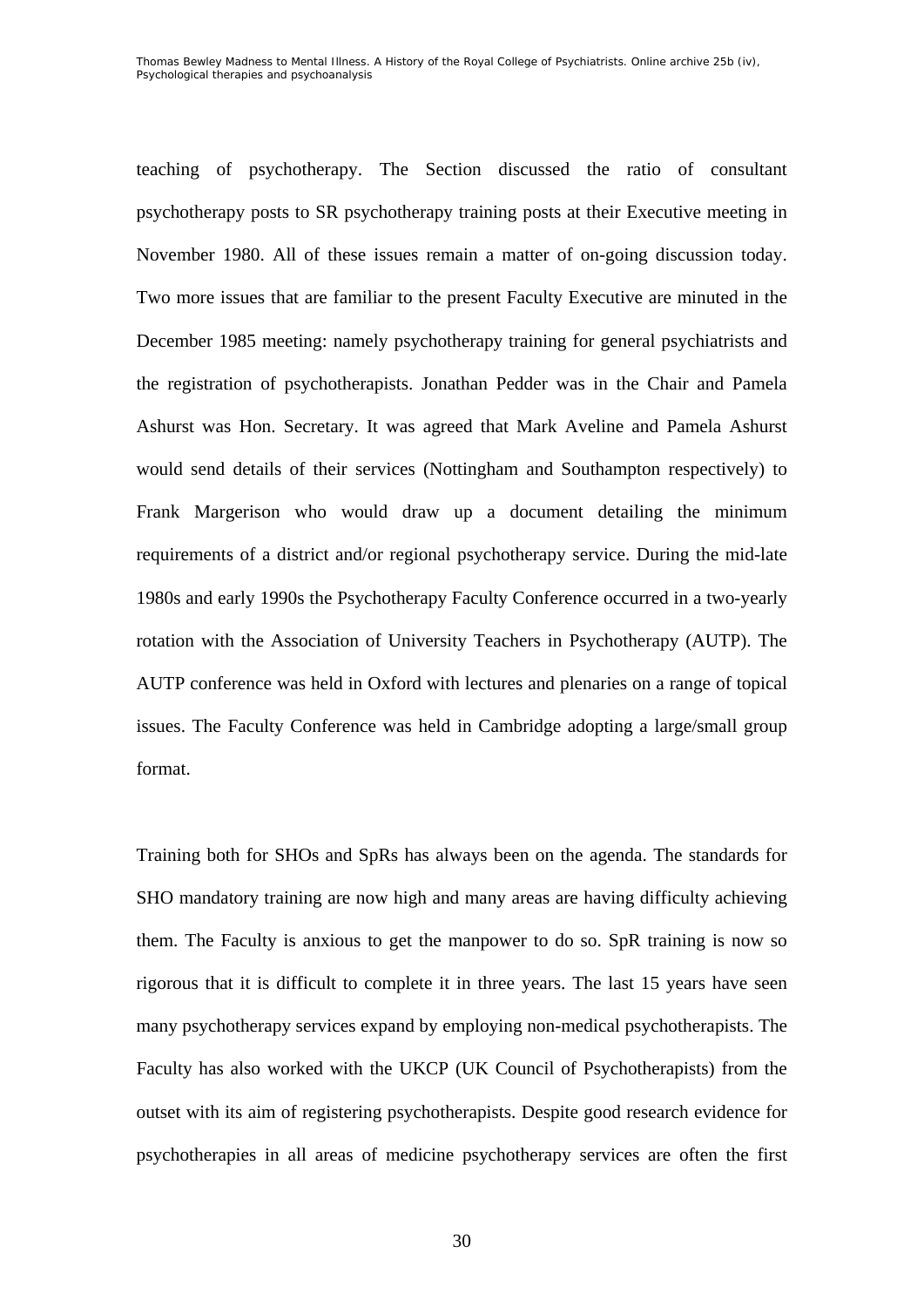service threatened in times of financial trouble. The Faculty has often had to defend threatened services, supported by the College.

### **THE POSITION OF BEHAVIOURAL AND COGNITIVE PSYCHOTHERAPY (BCP)**

The issue of the position of Behavioural Psychotherapy within the Psychotherapy Section was raised first when Dr Michael Crowe was on the Committee in Dr Irving Kreeger's chairmanship in about 1975. There was always a tension between the various theoretical groups within psychotherapy in the College, and he was co-opted to the committee in order to represent the behavioural viewpoint at that time. The numbers of consultant psychotherapists were fairly small, possibly 80 full-time consultants in the country (almost all psychodynamically trained), and there was a projected need for one post per 200 000 population, making about 250 consultant posts. Thus there was a constant pressure within the Section to increase the number of consultant posts. Against this there were only two behavioural psychotherapy consultant posts in the country, and about four academics (honorary consultants) who had specialised in the field. There were even fewer consultants in the other main theoretical orientation, systemic family therapy. It was difficult to reach agreement on the best way forward, but it was agreed that it was inequitable that there were so few consultant posts in behavioural psychotherapy, and the committee was in favour of increasing these if possible – but not at the expense of posts in dynamic psychotherapy. The position continued into the 1980s, with only one or two new posts in behavioural psychotherapy being created, usually at the initiative of local hospitals who wanted to increase the behavioural input to treatment and training.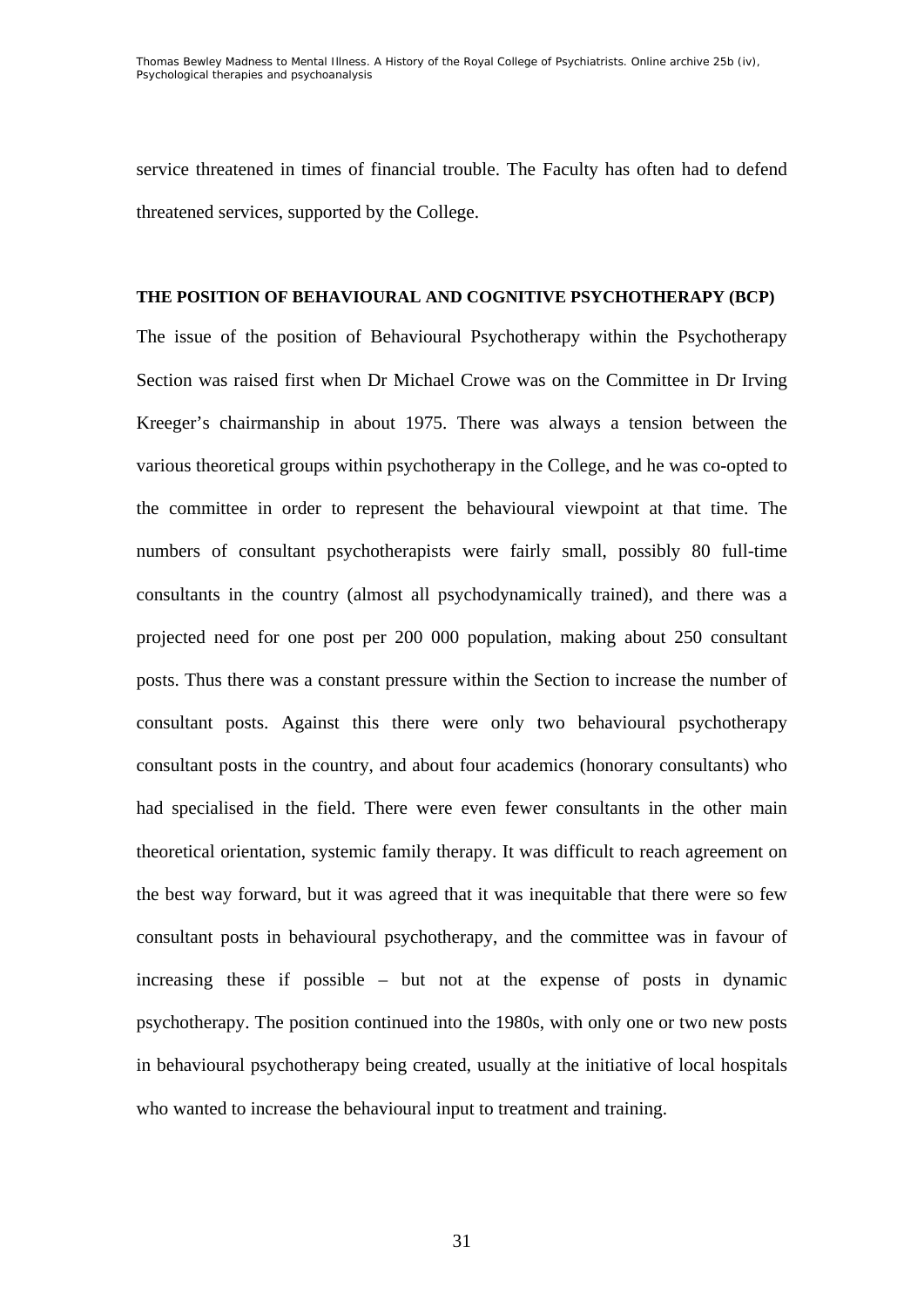A group of behavioural psychotherapists was formed in about 1988, including a large number of consultant psychiatrists who were not designated as consultant psychotherapists, but had a special interest in the field. This group, the Association of Behavioural Clinicians, functioned outside the College, but its members were always in touch with the Psychotherapy Section. They organised twice yearly conferences, and encouraged trainees to take up this type of work and to present cases. There was a strong wish by some of these clinicians to leave the Psychotherapy Section altogether, and form a Special Interest Group either free-standing or within the General Psychiatry Section. Indeed, at one stage they had amassed fifty signatures to propose a Special Interest Group in behavioural psychotherapy. However, the general view of the College hierarchy was that this was not a valid type of 'special interest'. The decision was made to maintain the status quo within the Psychotherapy Section, and the group concurred with this. In the early 1990s this group moved within the Psychotherapy Section, and became the Behavioural and Cognitive Psychotherapy Subgroup of the Section (later Faculty). They held conferences as before, and met usually by teleconference, with the minutes reported to the Section/Faculty. This situation continues and there is always at least one behavioural cognitive representative on the Faculty Executive, by co-option if necessary as it has been very difficult to have BCP psychotherapists elected to the Executive. There is still also an imbalance of consultant posts throughout the country, but local pressure is resulting in some psychotherapy consultant posts being redesignated as BCP, while others are created from new money.

There has always been a somewhat uncomfortable mix between these two groups of practitioners, and their differences have sometimes emerged in a painful manner in